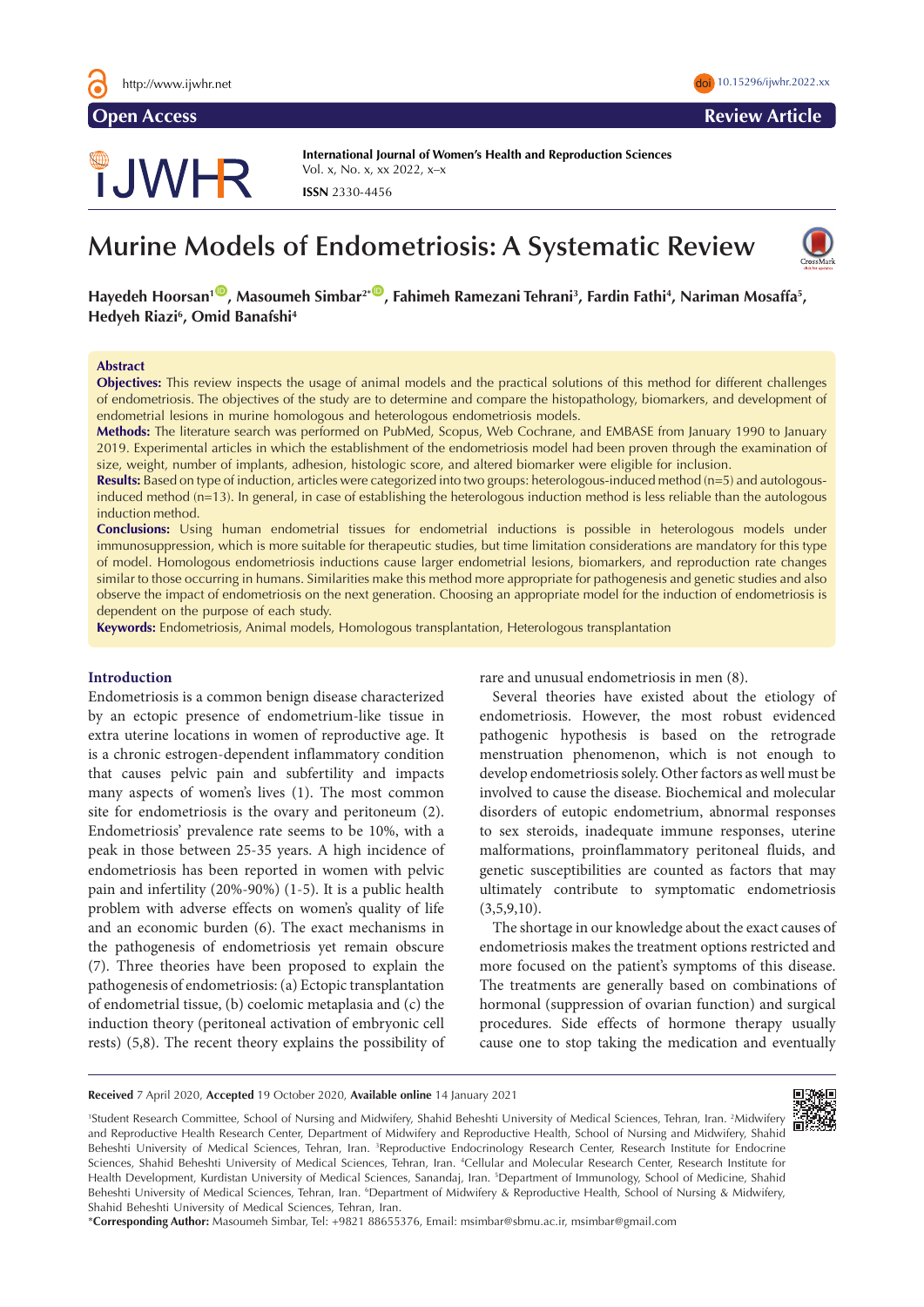#### Key Messages

Choosing an appropriate model for the induction of endometriosis is dependent on the purpose of each study.

relapse. Surgical procedures also could not solely cause recovery, and after more surgeries, many patients suffered recurrence (up to 70% of cases) (8,11,12). Finally, it can be stated that alteration in inflammatory status, immune responses, angiogenesis, apoptosis, and hormonal responses may occur in ways that generate the ectopic endometrial tissue.

Despite the recognition of endometriosis for centuries, the prevalence rate, its causes, and the pathogenic process are not entirely clear. Monitoring the stages of the disease is impossible without repeated invasive procedures. Due to the apparent limitations and ethical considerations in human trials, endometriosis field researchers use animal models to investigate the pathophysiology, treatment, and prevention of disease (8). One of the benefits of using animal experiments is controlling the effects of confounders such as age, menstrual cycle stages, use of medications, diets, and environmental influences.

This review studies of common animal models and their practicality in many different challenges. Prevalent studies on endometriosis induction models have been mostly descriptive reviews. Still, the objectives of the present study are to determine and compare the histopathology, biomarkers, and development of endometrial lesions in murine homologous and heterologous endometriosis models. In this systematic review, the benefits and limitations of each model have also been concluded.

# **Methods**

This study was prepared and completed according to PRISMA guidelines (13). The systematic review has not been registered with PROSPERO because this study is limited to publication.

A search was conducted to find the most relevant studies in the English language. Reported by our two authors independently (NM, HR) the literature search was performed on Scopus, PubMed, Cochrane, and EMBASE, from January 1990 to January 2019. The terms used for the search were as follows: ("endometriosis" OR "ENDO" OR "endometriotic lesion" OR "endometriotic implant: OR "endometriotic transplant" OR "endometriotic explant") AND ("animal" OR "animals") AND ("model" OR "models"). Experimental articles in which the establishment of the endometriosis model had been proven through the examination of size, weight, number of implants, adhesion; histologic score, and biomarker changes were eligible for inclusion. We searched through the included studies' reference lists and reviews for additional studies.

Experimental studies (in English language) on mice or rat model of endometriosis with one of the establishing criteria for endometriosis model (size, weight, and the number of implants; adhesion score, Histologic score, and biomarker indices) were included in this study. Articles which were not entirely related to the main objective, review articles, and case reports were excluded.

After the primary search, two reviewers (H.H. & O.B.) screened the heading and abstract of all articles individually. Lack of consistency between the reviewers was resolved by discussion in close consultation with the senior reviewer (F.R.T.)

We extracted the data from the number One (full) reviewer (H.H.) and summarized it into a table. The other reviewer (M.S.) reviewed the extracted data, including the prime author and publication year, mice ethnicity and sample size, Induction model, Time of assessment, The purpose of the endometriosis model induction in the study.

#### Quality Assessment

Quality assessment and risk of bias for quantitative studies were estimated by the Quality Assessment Tool (Cochrane Public Health). The Cochrane risk-of-bias tool was used to adjudicate (high, low, or unclear) individual elements of five fields of selection, performance, attrition, reporting, and others. Each study was declared "strong" if it had met seven or more criteria, "moderate" if five or six criteria were met, or "weak" in case of four or fewer criteria being met. The quality of all relevant studies selected for this review was systematically evaluated using this checklist, independently by our two reviewers (F.R.T. & M.S.) (Table 1).

# **Results**

The initial search yielded 748 articles. After excluding the duplicate articles, 477 articles remained for screening the title and abstract, yet not all of them met the goals of this review study, so excluded. Of the remaining 179 full-text articles, 161 were excluded due to inconsistency of their study design to inclusion criteria. Figure 1 shows the summarized PRISMA-P flow diagram of the definitive search results. We classified the 18 selected articles into two groups based on types of induction origins: heterologousinduced animal models (xenograft) for endometriosis (n=5) and autologous-induced animal models (mouse or rat graft) for endometriosis (n=13). An overview of the selected studies' characteristics and discoveries are summarized in Tables 2 and 3.

## Murine Model

In contrast with humans and other inhuman primates, endometrial tissues in rodents do not shed; thus, endometriosis does not occur naturally in them. Endometriosis must be developed through endometrial tissue transplantation in mice or rats peritoneal or subcutaneous tissues. Quantity, location, and size of lesions, as well as the histological and molecular changes,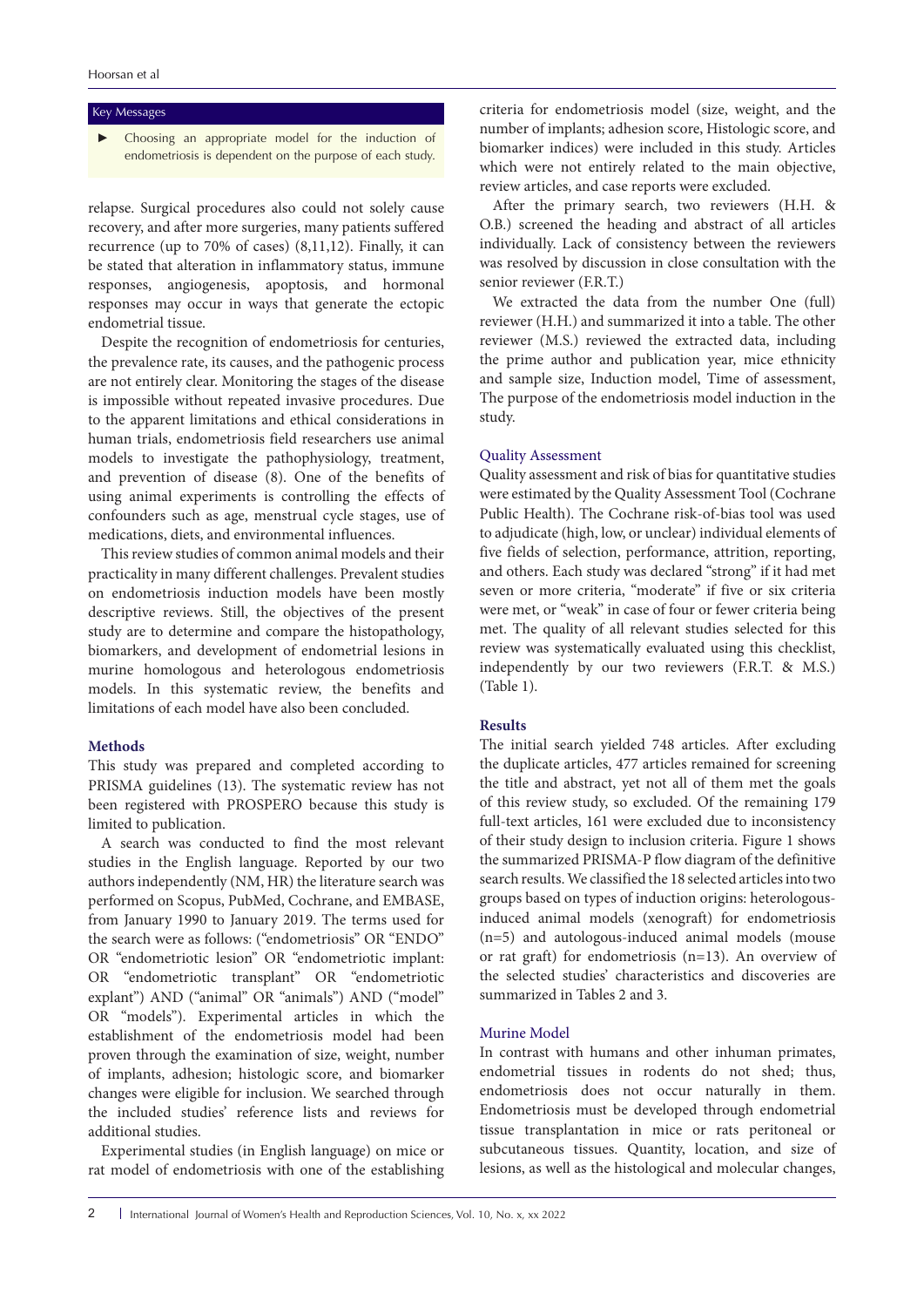**Table 1.** Risk of Bias in Individual Studies

|                       | Random<br>sequence<br>generation | <b>Allocation</b><br>concealment | <b>Blinding of</b><br>participants and<br>personnel | <b>Blinding of</b><br>outcome<br>assessment | <b>Incomplete</b><br>outcome data | <b>Selective</b><br>reporting | <b>Other</b><br><b>bias</b> | <b>Total risk of</b><br><b>bias</b> |
|-----------------------|----------------------------------|----------------------------------|-----------------------------------------------------|---------------------------------------------|-----------------------------------|-------------------------------|-----------------------------|-------------------------------------|
| Awwad, 1999           |                                  |                                  |                                                     | $\bullet$                                   |                                   | ٠                             | ٠                           | Weak                                |
| Lu, 2006              |                                  |                                  | ٠                                                   | ٠                                           | ٠                                 | ٠                             |                             | Weak                                |
| Güney, 2008           | ٠                                |                                  | ٠                                                   | $\bullet$                                   | $\bullet$                         | $\bullet$                     |                             | Strong                              |
| Stilley, 2009         |                                  |                                  |                                                     |                                             | $\bullet$                         | $\bullet$                     |                             | Strong                              |
| Banu, 2009            |                                  |                                  |                                                     |                                             | $\bullet$                         | ٠                             |                             | Moderate                            |
| Do Amaral, 2009       |                                  |                                  | ٠                                                   | ٠                                           | ٠                                 | $\bullet$                     |                             | Moderate                            |
| Bruner-Tran, 2010     |                                  |                                  | ٠                                                   |                                             |                                   | ٠                             |                             | Weak                                |
| Yildirim, 2010        |                                  |                                  | ٠                                                   | $\bullet$                                   | ٠                                 | ٠                             |                             | Moderate                            |
| Pelch, 2012           |                                  |                                  |                                                     |                                             |                                   |                               |                             | Weak                                |
| Yavuz, 2014           |                                  |                                  | ٠                                                   |                                             | ٠                                 | ٠                             |                             | Strong                              |
| Azimirad, 2014        |                                  |                                  | ٠                                                   |                                             |                                   | ٠                             |                             | Moderate                            |
| Uzunlar, 2014         |                                  |                                  | ٠                                                   |                                             |                                   | ٠                             |                             | Moderate                            |
| Bakacak, 2015         | ٠                                |                                  | ٠                                                   | $\bullet$                                   | $\bullet$                         | ٠                             |                             | Moderate                            |
| Erten, 2016           |                                  |                                  |                                                     | ٠                                           |                                   | $\bullet$                     |                             | Weak                                |
| ilhan, 2016           |                                  |                                  | ٠                                                   | $\bullet$                                   |                                   | ٠                             |                             | Moderate                            |
| Soylu Karapinar, 2017 |                                  |                                  | ٠                                                   | ٠                                           | ٠                                 | ٠                             |                             | Moderate                            |
| Dodds, 2017           |                                  |                                  |                                                     |                                             |                                   |                               |                             | Moderate                            |
| Jafarabadi, 2017      |                                  | ۰                                | ٠                                                   |                                             | ٠                                 | ٠                             |                             | Weak                                |

● High Risk of Bias; ● Low Risk of Bias; ●Unclear Risk of Bias.

are measurable after the induction of endometrial implants. Efficacious settlement of endometriosis is a multi-step process and is related to swift peritoneal attachment occurrence, extracellular matrix reduction, and neovascularization. The murine models are divided into two categories: homologous and heterologous (10).

#### *(A) Homologous Model*

In this model, the endometrium is isolated from surgically removed female marine's uterine horns (C57 black 6 (C57BL/6) or Bagg Albino Mouse (BALB/c) or Sprague Dawley rats or Wistar rats) by either cutaneous biopsy punch or physical separating. Then endometriosis induction is either executed by surgical sutures of the

endometrium to the peritoneal membrane or the injection of endometrial segments suspension into the abdominal cavity (21,31-34).

There is a variety of endometrium segments used for the induction of endometriosis in different studies. Usually, it ranges between 2 mm<sup>2</sup> and 4 mm<sup>2</sup> for mice, while 5 mm<sup>2</sup> is more appropriate for rat models. There is an inconsistency in judgments about low deviations control  $(2 \text{ mm}^2 - 3)$ mm2 ). The size of the endometriotic lesion affects the development of the lesion and the density of microvessels (15, 17).

To improve endometriosis modeling, a homologous model creating method has been developed by giving supplements of estradiol to ovariectomized mice, which



**Figure 1.** Flow Chart for Study Inclusion and Exclusion Process.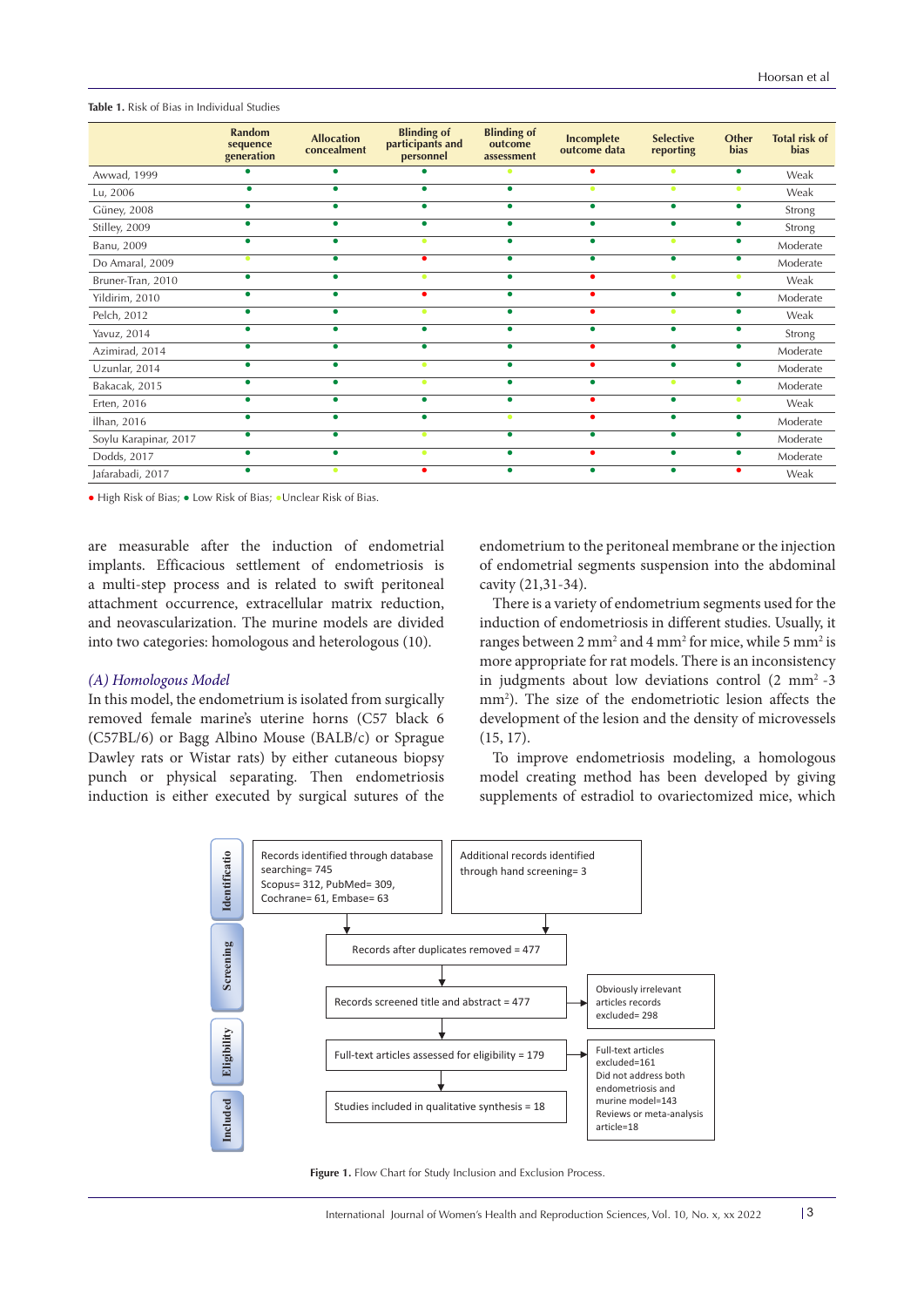**Table 2.** Heterologous-Induced Animal Models for Endometriosis

| <b>Author, Year</b> | <b>Mice Ethnicity &amp;</b>                                                                             | <b>Induction Model</b>                                                                                                                                                                                                                                                                                                                                                 | <b>Time of Assessment</b>                                                                                                                         | The Purpose of the<br><b>Endometriosis Model</b>                                                                  | <b>Findings</b>                                                                                                                                                                                                                                                 |                                                                                                                                                                                                                                                                                          | <b>Limitation</b>                                                                                                                                | <b>Benefits</b>                                                                                                                                                                                                                                     |  |
|---------------------|---------------------------------------------------------------------------------------------------------|------------------------------------------------------------------------------------------------------------------------------------------------------------------------------------------------------------------------------------------------------------------------------------------------------------------------------------------------------------------------|---------------------------------------------------------------------------------------------------------------------------------------------------|-------------------------------------------------------------------------------------------------------------------|-----------------------------------------------------------------------------------------------------------------------------------------------------------------------------------------------------------------------------------------------------------------|------------------------------------------------------------------------------------------------------------------------------------------------------------------------------------------------------------------------------------------------------------------------------------------|--------------------------------------------------------------------------------------------------------------------------------------------------|-----------------------------------------------------------------------------------------------------------------------------------------------------------------------------------------------------------------------------------------------------|--|
| (Ref)               | <b>Sample Size</b>                                                                                      |                                                                                                                                                                                                                                                                                                                                                                        |                                                                                                                                                   | <b>Induction</b>                                                                                                  | <b>Growth and Number of Lesions</b>                                                                                                                                                                                                                             | Marker                                                                                                                                                                                                                                                                                   |                                                                                                                                                  |                                                                                                                                                                                                                                                     |  |
| Awwad, 1999<br>(14) | CB17 SCID<br>mature female<br>mice $(n=55)$ ,<br>endometrial tissue<br>of fresh human late<br>secretory | $0.6$ ml $(0.8$ g of wet tissue)<br>of women's secretory<br>endometrium injected into<br>the peritoneal cavity on<br>the ventral midline of SCID<br>mice. Hormone therapy was<br>performed at the time of<br>injection and 5 days later in<br>two groups: a) 17-β-estradiol-<br>3-benzoate 30 µg/kg IM, (b)<br>a combination of oestradiol/<br>progesterone (10 mg/kg) | 14 days after<br>injection                                                                                                                        | Validate the SCID<br>mouse as an<br>experimental model of<br>endometriosis                                        | The mean size of implants, mean<br>number of implants per animal, and<br>the displayed multiple implants in<br>the estradiol/progesterone-treated<br>group were significantly higher than<br>the estradiol-treated group and were<br>statistically significant. | N/R                                                                                                                                                                                                                                                                                      | It's the inability to<br>duplicate the immune<br>changes occurring at<br>the implantation size<br>in humans                                      | It provides the<br>opportunity to study<br>transformational and<br>adaptational changes<br>occurring in the human<br>endometrium when<br>implanted onto ectopic<br>host size                                                                        |  |
| Lu, 2006 (15)       | 10 women with<br>endometriosis and<br>10 control and 60<br>Female ICR mice                              | One Xenotransplantation of<br>human endometrium into<br>the peritoneal cavity of the<br>immunodeficient mice model<br>without any suture                                                                                                                                                                                                                               | One<br>xenotransplantation<br>of human<br>endometrium into the<br>peritoneal cavity of<br>the immunodeficient<br>mice model without<br>any suture | Comparison of<br>two models:<br>Transplantation<br>of women with<br>endometriosis versus<br>without endometriosis | N/R                                                                                                                                                                                                                                                             | The scores of VEGF<br>and MMP-2 of viable<br>glandular cells of<br>transplants were<br>increased compared<br>with the ones before<br>transplantation. The<br>scores of VEGF and<br>MMP-2 of transplants<br>from women with<br>endometriosis was higher<br>than those of control<br>women | Availability of<br>human tissue, and<br>by the restricted<br>duration of culture<br>due to the residual<br>immunological<br>response of the host | Understanding of the<br>causal relationship<br>between immune<br>abnormalities of<br>peritoneal cavity and<br>endometriosis                                                                                                                         |  |
| Banu, 2009<br>(16)  | ovariectomized<br>nude mice, 7 mice                                                                     | Four 5mm fragments were<br>implanted with a suture in the<br>cranial and caudal parts of the<br>peritoneal wall to the right and<br>left of the incision                                                                                                                                                                                                               | 28-35 days after<br>induction procedure                                                                                                           | A potential<br>experimental a tool to<br>study the molecular<br>pathogenesis of<br>endometriosis in<br>humans     | A mean number of 6.43-0.30 per<br>mouse were identified. The mean<br>number of single and multiple<br>endometriosis-like lesions were 4.23<br>0.56 and 2.00-0.31, Respectively.<br>The mean size of endometriosis like-<br>lesions was $0.49 - 0.02$ cm         | COX-2, PGEP2, PGEP4,<br>and ERa protein was<br>expressed abundantly in<br>both glandular epithelial<br>and stromal cells                                                                                                                                                                 | Age-related<br>compensatory<br>immunity                                                                                                          | Use of these human<br>endometriosis cells<br>in xenograft models<br>provides an excellent<br>opportunity to study<br>functional genomics,<br>experimental<br>therapeutics, cellular<br>trafficking, and<br>organization of<br>endometriosis glands. |  |

4 International Journal of Women's Health and Reproduction Sciences, Vol. 10, No. x, xx 2022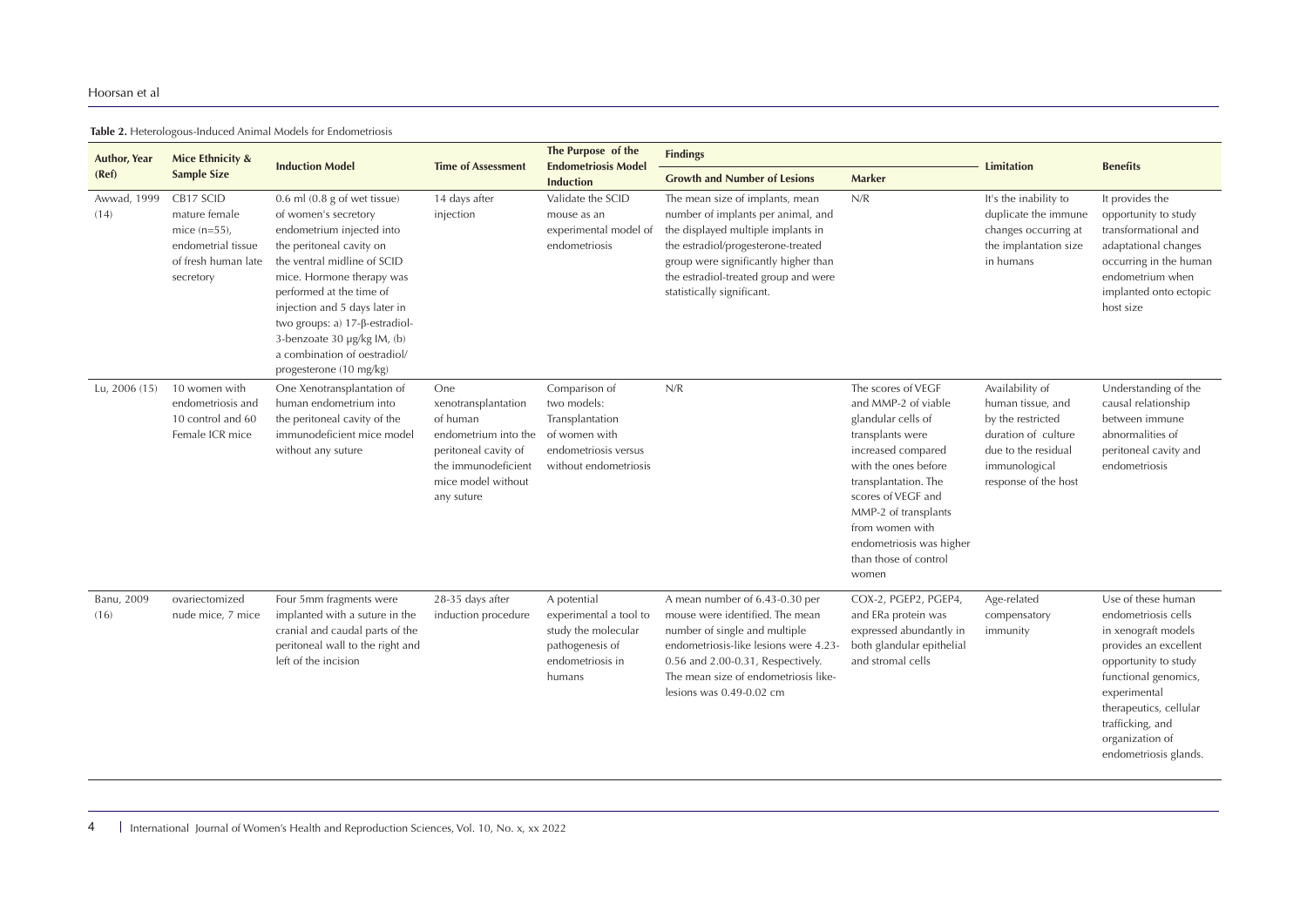**Table 2.** Continued

| <b>Author, Year</b>         | Mice Ethnicity &                                                                          | <b>Induction Model</b>                                                                                                                                                                                                                                                                                                                                                                                                                                                                                                | <b>Time of Assessment</b>                               | The Purpose of the<br><b>Endometriosis Model</b><br><b>Induction</b>                                                                                      | <b>Findings</b>                                                                                                                                                                                                                                                                                                                                                                                                        |                                                                                                                                                                                       | <b>Limitation</b>                                                                                     | <b>Benefits</b>                                                                                                                                                                                                                                                         |
|-----------------------------|-------------------------------------------------------------------------------------------|-----------------------------------------------------------------------------------------------------------------------------------------------------------------------------------------------------------------------------------------------------------------------------------------------------------------------------------------------------------------------------------------------------------------------------------------------------------------------------------------------------------------------|---------------------------------------------------------|-----------------------------------------------------------------------------------------------------------------------------------------------------------|------------------------------------------------------------------------------------------------------------------------------------------------------------------------------------------------------------------------------------------------------------------------------------------------------------------------------------------------------------------------------------------------------------------------|---------------------------------------------------------------------------------------------------------------------------------------------------------------------------------------|-------------------------------------------------------------------------------------------------------|-------------------------------------------------------------------------------------------------------------------------------------------------------------------------------------------------------------------------------------------------------------------------|
| (Ref)                       | <b>Sample Size</b>                                                                        |                                                                                                                                                                                                                                                                                                                                                                                                                                                                                                                       |                                                         |                                                                                                                                                           | <b>Growth and Number of Lesions</b>                                                                                                                                                                                                                                                                                                                                                                                    | <b>Marker</b>                                                                                                                                                                         |                                                                                                       |                                                                                                                                                                                                                                                                         |
| Bruner-Tran<br>(17), 2010   | Biopsy of<br>endometrial tissues<br>$(n=8)$ , Rag2 $\Upsilon$ (c)<br>mice $(n=27)$        | Human tissues during the<br>proliferative phase were<br>injected into castrated mice<br>intraperitoneally below<br>the umbilicus. Some mice<br>additionally received human<br>leukocytes (2.5*10 <sup>6</sup> cells/100<br>mL of PBS each) 24 h before<br>the human tissue injection                                                                                                                                                                                                                                  | 10 to 12 days after<br>the injection of<br>human tissue | Endometriosis<br>immunocompromised<br>mice model and after<br>the transfer of human<br>leukocytes                                                         | Statistically significant reduction in<br>the severity of peritoneal disease<br>(Proportion of mice with lesions,<br>Number of lesions per mouse, Total<br>volume of all lesions per animal<br>(mm3), and Average volume of<br>individual lesions (mm <sup>3</sup> )) in rag2g (c)<br>mice, which also received adoptive<br>transfer of human immune cells<br>compared with mice that did not<br>receive immune cells. | N/R                                                                                                                                                                                   | The<br>immunocompromised<br>status of the host<br>animal, Animals<br>with more aggressive<br>behavior | This model will allow<br>the examination<br>of the impact of<br>specific populations<br>of immune cells on<br>the development of<br>experimental disease                                                                                                                |
| Jafarabadi<br>$(18)$ , 2017 | The human<br>endometrial<br>samples $(n=6)$ ; 16<br>female NMRI mice<br>with Y-irradiated | In model A (human<br>endometrial tissue fragments):<br>3 pieces of endometrial<br>tissue fragments $(1-2 \text{ mm}^3)$<br>subcutaneously on one<br>side of the gluteal region In<br>model B (human endometrial<br>mesenchymal cells); 20 µL of<br>endometrial cell suspension<br>containing $2\times10^6$ cells was<br>injected subcutaneously<br>on one side of the gluteal<br>region. The mice were treated<br>with a single dose of 7.5 Gy<br>$\gamma$ -irradiation for 6 min 72 h<br>later, the tissue and cells | 20 days after<br>transplantation                        | Evaluation of two<br>endometriosis models<br>by transplantation of<br>human endometrial<br>tissue fragments and<br>human endometrial<br>mesenchymal cells | N/R                                                                                                                                                                                                                                                                                                                                                                                                                    | The gland sections per<br>cubic millimeter, the<br>expression of OPN and<br>MMP2 genes, and the<br>level of $17-\beta$ estradiol<br>were higher in model B<br>than model A $(P=0.03)$ | Animals with more<br>aggressive behavior                                                              | It also provides a<br>promising tool not<br>only for experimental<br>approaches evaluating<br>the etiology of<br>endometriosis regarding<br>the type of responsible<br>stem cells but also for<br>therapeutic testing of<br>pharmacological and<br>hormonal modulations |

SCID: Severe combined immunodeficiency; ICR mice: Institute of Cancer Research mice; Rag2Y: Recombinant activating gene 2/common cytokine receptor y chain; VEGF: vascular endothelial growth factor; MMP-2: matrix metallopro COX-2: Cyclooxygenase-2; EP2:PGEP2 Prostaglandin; PGEP4: Prostaglandin EP4; Era: Estrogen Receptor a; OPN: Osteopontin; N/R: Not reported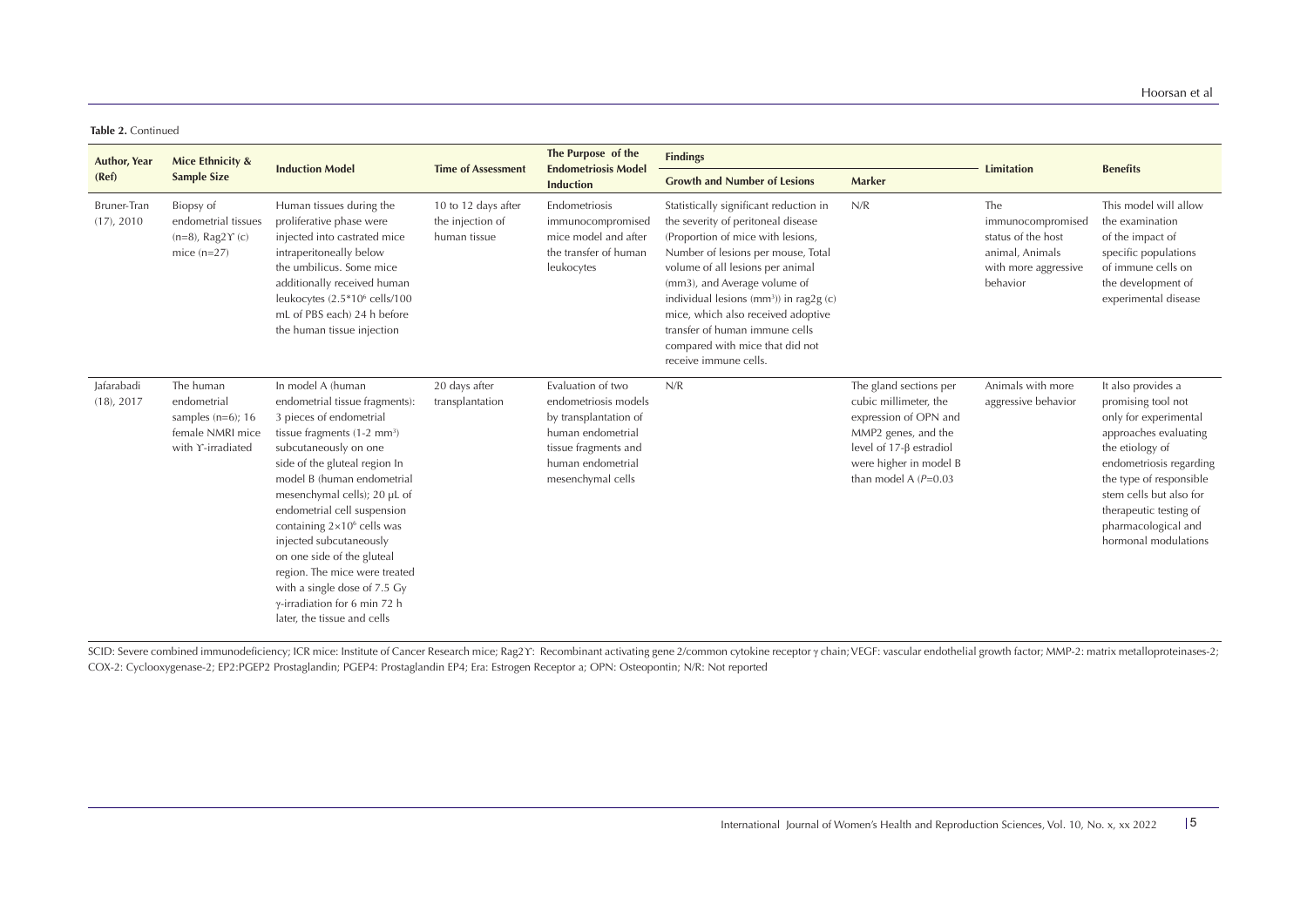**Table 3.** Homologous-Induced Animal Models for Endometriosis

|                      |                                                                                      |                                                                                                                                                                          |                                                                                                                                                                                                    | The Purpose of                                            | <b>Findings</b>                                                                                                                                                                            |                                                                                                                                                                |                                                                                                                                            |                             |                                                                                                                      |                                                                                                                           |
|----------------------|--------------------------------------------------------------------------------------|--------------------------------------------------------------------------------------------------------------------------------------------------------------------------|----------------------------------------------------------------------------------------------------------------------------------------------------------------------------------------------------|-----------------------------------------------------------|--------------------------------------------------------------------------------------------------------------------------------------------------------------------------------------------|----------------------------------------------------------------------------------------------------------------------------------------------------------------|--------------------------------------------------------------------------------------------------------------------------------------------|-----------------------------|----------------------------------------------------------------------------------------------------------------------|---------------------------------------------------------------------------------------------------------------------------|
| Author<br>(Ref)      | Mice Ethnicity &<br><b>Sample Size</b>                                               | <b>Induction Model</b>                                                                                                                                                   | <b>Assessment Time</b>                                                                                                                                                                             | <b>Model Induction</b>                                    | the Endometriosis Growth and Number of<br><b>Lesions</b>                                                                                                                                   | Marker                                                                                                                                                         | <b>Adhesion &amp;</b><br><b>Histologic Score</b> <sup>a</sup>                                                                              | <b>Result</b>               | <b>Fecundity Limitation</b>                                                                                          | <b>Benefits</b>                                                                                                           |
| Güney<br>(19)        | Female Wistar<br>albino rats, 25<br>rats                                             | Endometriosis was<br>surgically induced by<br>a 5*5 mm fragment of 4 and 8 wk after<br>uterine tissue onto the transplantation<br>inner surface of the<br>abdominal wall |                                                                                                                                                                                                    | Treated with<br>melatonin                                 | Implant growth rate<br>(volume and weight) at 4<br>and 8 wk after induction<br>surgery confirms<br>endometriosis model                                                                     | COX-2 positivity, the<br>endometrial explant levels<br>of MDA, activities of SOD<br>and CAT at 8 wk after<br>induction surgery confirms<br>endometriosis model | Preservation of<br>epithelia at 8 wk<br>after induction<br>surgery confirms<br>endometriosis model                                         |                             | Generalization<br>of results from<br>autologous animal<br>studies to women with<br>endometriosis                     | Use of the histologic,<br>immunohistochemical, and<br>biochemical findings showing<br>morphologic degeneration<br>changes |
| Stilley<br>(20)      | Mature female<br>Sprague-Dawley<br>rats, 54 ENDO,                                    | Four $2 \text{ mm}^2$<br>implants were auto<br>transplanted to the<br>arterial cascades of<br>and 40 Sham rats the small intestine,<br>begins at the cecum               | 4 wk after<br>surgery and (Day<br>1) to collect<br>zygotes, on<br>Day 5 to collect<br>preimplantation<br>embryos/<br>blastocysts,<br>or on day 15<br>of gestation<br>to evaluate<br>pregnancy loss | Effects of<br>endometriosis on<br>fecundity               |                                                                                                                                                                                            | Significantly more TIMP1<br>was measured in the<br>peritoneal fluid of Endo rats<br>compared with Sham rats                                                    |                                                                                                                                            | See<br>foonote <sup>a</sup> | It is not useful for<br>examining early events<br>of endometriosis<br>development                                    | This model of endometriosis<br>induction is useful for long-<br>term studies, including<br>evaluating fecundity status    |
| Do<br>Amaral<br>(21) | Female, adult<br>and virgin Wistar<br>rats, 30 rats                                  | $A$ 5 $\times$ 5 mm section<br>was sutured to the<br>abdominal wall on<br>the right flank next to<br>a blood vessel                                                      | 1 and 2 months<br>after the<br>transplantation                                                                                                                                                     | Development of<br>an experimental<br>model                | No statistically<br>significant difference<br>was found in the surface<br>area of the induced<br>lesions in two groups<br>(group 1 was reoperated<br>in 30 days, and group 2<br>in 60 days |                                                                                                                                                                |                                                                                                                                            |                             | The actual correlation<br>of experimental<br>foci of endometrial<br>tissue with human<br>endometriosis is<br>unknown | In this model, evaluation of<br>the implants is feasible                                                                  |
| Yildirim<br>(22)     | Female,<br>nonpregnant,<br>nulligravid<br>Wistar-Hannover<br>albino rats, 30<br>rats | Four 6*3 mm pieces<br>were implanted into<br>the peritoneal the<br>surface of the right<br>and left abdominal<br>walls                                                   | 2 wk after<br>induction                                                                                                                                                                            | The effects of<br>letrozole and<br>melatonin              | After 2, 4, and 6 wk,<br>the mean volume of<br>implants showed a<br>successful endometriosis<br>induction model.                                                                           |                                                                                                                                                                | The mean<br>histopathological<br>score of implants<br>after $2, 4$ , and $6$ wk<br>showed a successful<br>endometriosis<br>induction model |                             |                                                                                                                      |                                                                                                                           |
| Pelch<br>(23)        | Mice, 20                                                                             | Three $2 \, \text{mm}^2$ biopsies<br>are sutured to an<br>artery in the arterial<br>cascade of the<br>intestinal mesentery                                               | 4 and 8 wk after<br>induction                                                                                                                                                                      | Mouse Model<br>of Surgically-<br>induced<br>Endometriosis | At one-month post-<br>induction fluid-filled and<br>lanced endometriotic<br>lesion weight were<br>significantly correlated                                                                 |                                                                                                                                                                |                                                                                                                                            |                             | Limitations associated<br>with the surgical<br>induction of<br>endometriosis                                         | The model used to study the<br>etiology, pathology, and risk<br>factors of endometriosis                                  |

6 International Journal of Women's Health and Reproduction Sciences, Vol. 10, No. x, xx 2022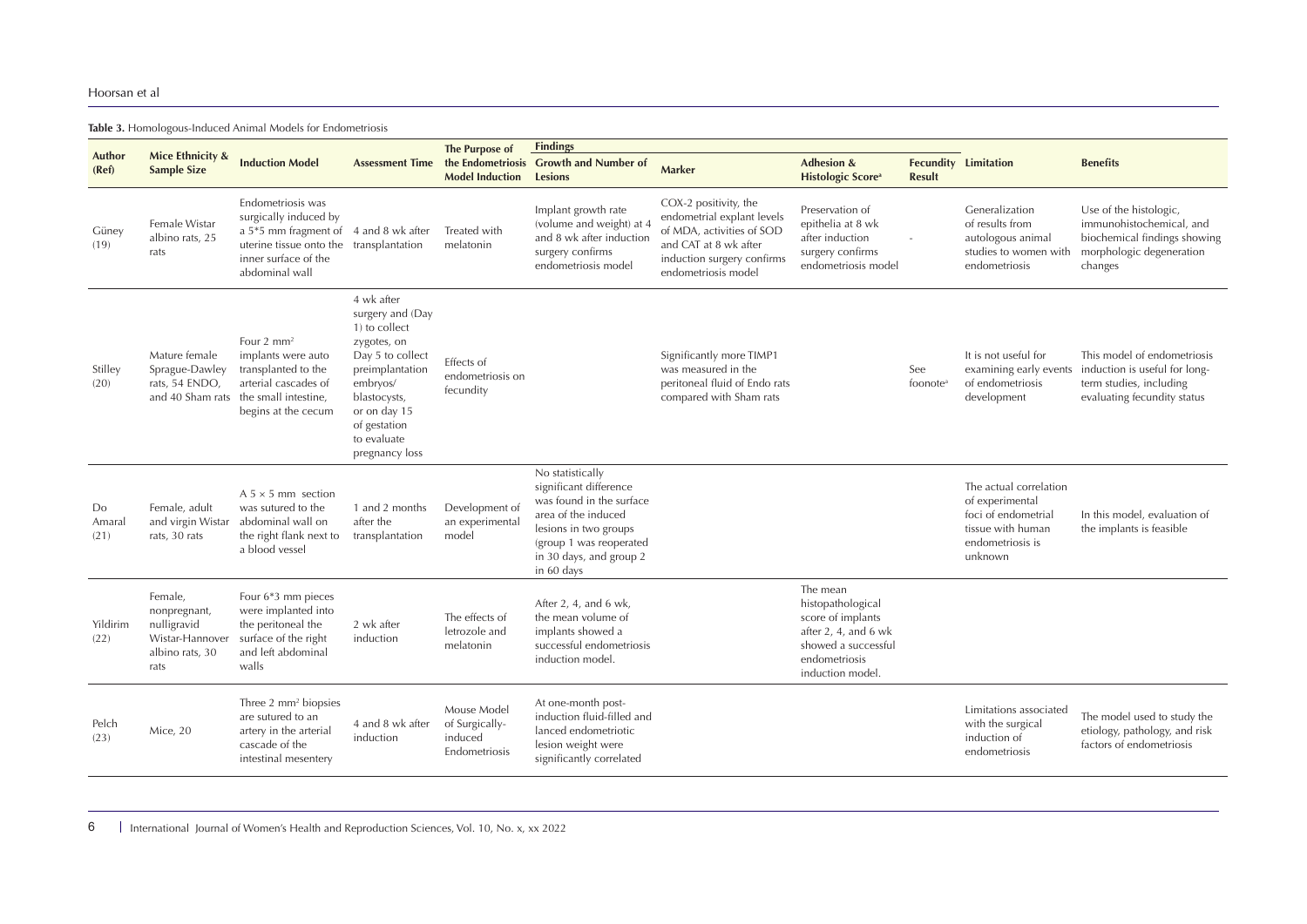**Table 3.** Continued

|                  |                                                                       |                                                                                                                                                                                                                      |                                                | The Purpose of                                          | <b>Findings</b>                                                                                                      |                                                                                                                                                                                                                                                                           |                                                                                                                                                              |               |                                                                                                              |                                                                                                                                                                                                                           |
|------------------|-----------------------------------------------------------------------|----------------------------------------------------------------------------------------------------------------------------------------------------------------------------------------------------------------------|------------------------------------------------|---------------------------------------------------------|----------------------------------------------------------------------------------------------------------------------|---------------------------------------------------------------------------------------------------------------------------------------------------------------------------------------------------------------------------------------------------------------------------|--------------------------------------------------------------------------------------------------------------------------------------------------------------|---------------|--------------------------------------------------------------------------------------------------------------|---------------------------------------------------------------------------------------------------------------------------------------------------------------------------------------------------------------------------|
| Author<br>(Ref)  | <b>Mice Ethnicity &amp;</b><br><b>Sample Size</b>                     | <b>Induction Model</b>                                                                                                                                                                                               |                                                | <b>Model Induction</b>                                  | Assessment Time the Endometriosis Growth and Number of<br><b>Lesions</b>                                             | <b>Marker</b>                                                                                                                                                                                                                                                             | <b>Adhesion &amp;</b><br><b>Histologic Score</b> <sup>a</sup>                                                                                                | <b>Result</b> | <b>Fecundity Limitation</b>                                                                                  | <b>Benefits</b>                                                                                                                                                                                                           |
| Yavuz<br>(24)    | Adult female<br>Wistar rats, 35<br>rats                               | $A$ 0.5 $\times$ 0.5 $\times$ 0.1-cm<br>piece from the right<br>uterine horn was<br>attached to the<br>peritoneum only on<br>the right side of the<br>ventral abdominal<br>wall close to an artery                   | 3 and 4 wk after<br>induction                  | Effect of<br>resveratrol                                | The mean volume of<br>implants after 3 and 4<br>wk showed a successful<br>endometriosis induction<br>model.          | Explant levels and serum<br>level of SOD, MDA,<br>and GPx at 4 wk after<br>induction surgery confirms<br>endometriosis model                                                                                                                                              |                                                                                                                                                              |               | To develop a model of<br>endometriosis, mice<br>must undergo surgery,<br>a small number of rats<br>per group | The model used to<br>pharmacological treatment of<br>endometriosis                                                                                                                                                        |
| Uzunlar<br>(25)  | Female, non-<br>pregnant Wistar<br>albino rats, 24<br>rats            | A 5*5-mm fragment<br>was implanted onto<br>the inner surface of<br>the right side of the<br>abdominal wall close<br>to an artery                                                                                     | 4 and 7 wk after<br>the induction<br>procedure | Effects of<br>repeated<br>propranolol<br>administration | The mean volume of<br>implants after 4, and<br>7 wk to examine the<br>endometrial implants for<br>size and viability | Explant H score of VEGF,<br>MMP2 epithelium and<br>stroma, MMP9 epithelium,<br>and stroma at 7 wk after<br>induction surgery confirm<br>endometriosis model                                                                                                               | The mean<br>histopathological<br>score of implants<br>after 7 wk showed<br>a successful<br>endometriosis<br>induction model.                                 |               | Have not used intra-<br>vital imaging methods<br>to measure blood flow<br>of endometrial tissue              | This model is a suitable<br>study on the effectiveness<br>of therapeutical drugs and<br>chemicals. It also provides<br>the opportunity to monitor<br>the development of ectopic<br>lesions at different time<br>intervals |
| Azimirad<br>(12) | Mature,<br>nulligravid,<br>female Sprague-<br>Dawley rats,<br>23 rats | 4 pieces of<br>endometrial tissue<br>were fixed on the<br>most vascularized<br>areas of the<br>peritoneum                                                                                                            | 6 wk after<br>transplantation                  | Effect of<br>thalidomide                                |                                                                                                                      | Counts of leukocytes,<br>lymphocytes, VEGF-A,<br>and IL-6 at 4 wk after<br>induction surgery confirms<br>endometriosis model                                                                                                                                              | The mean<br>histopathological<br>score of implants<br>after 6 wk showed<br>a successful<br>endometriosis<br>induction model.                                 |               | The small number<br>of the participating<br>subjects                                                         | The model used to<br>endometriosis therapeutic                                                                                                                                                                            |
| Bakacak<br>(26)  | Wistar-<br>Hannover albino<br>nulligravida<br>female rats, 16<br>rats | Four $2 \text{ mm}^2$ of the<br>endometrial surface<br>were sutured to<br>regions of intense<br>vascularization on<br>the intraperitoneal<br>surface, 50 µg/kg<br>Estradiol Depot was<br>administered to all<br>rats | 2 and 4 wk after<br>induction                  | The effects of<br>thalidomide                           | The mean weight<br>volume of implants<br>after 4 wk showed a<br>successful endometriosis<br>induction model.         | Examination of pre- and<br>post-treatment values of<br>oxidative marker (MPO,<br>GPx, CAT, MDA, SOD, NO)<br>and VEGF-A levels received<br>from the peritoneal<br>washing materials of the<br>rats at 2 and 4 wk after<br>induction surgery confirm<br>endometriosis model | The mean<br>histopathological<br>score of implants<br>after 4 wk showed<br>a successful<br>endometriosis<br>induction model.                                 |               | immunohistochemical<br>evaluation was not<br>performed                                                       | The model used to<br>endometriosis therapeutic                                                                                                                                                                            |
| Erten<br>(27)    | Sexually mature,<br>cycling, female<br>Wistar albino<br>rats, 33 rats | $A$ 0.5 $*$ 0.3 cm tissue<br>fraction was sutured<br>to the inner surface<br>of the peritoneum on<br>the right side of the<br>abdomen                                                                                | 3 and 6 wk<br>after the<br>transplantation     | Effects of vitamir<br>$\mathsf{C}$                      | The mean weight<br>volume of implants after<br>3 and 6 wk showed a<br>successful endometriosis<br>induction model.   |                                                                                                                                                                                                                                                                           | The mean<br>histopathological<br>score and Masson's<br>trichrome score of<br>implants after 6 wk<br>showed a successful<br>endometriosis<br>induction model. |               | Rats are different from<br>women regarding<br>reproductive biology<br>and anatomy                            | Autotransplantation of<br>uterine tissues directly to the<br>peritoneal wall was the only<br>a technique that achieved<br>developing endometriotic<br>implants made up of both<br>glands and endometrial<br>stroma        |

International Journal of Women's Health and Reproduction Sciences, Vol. 10, No. x, xx 2022 <sup>7</sup>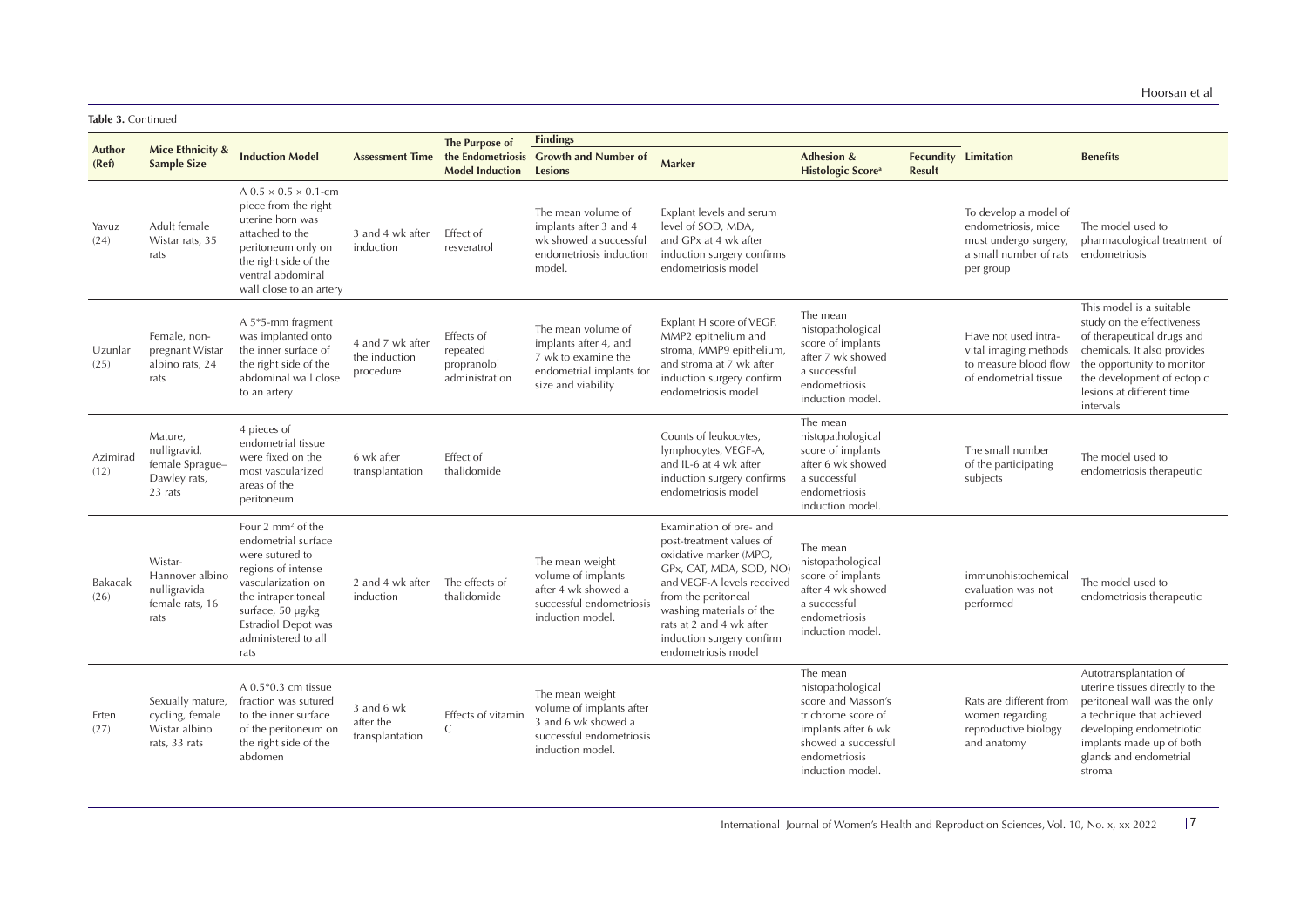**Table 3.** Continued

|                            | Mice Ethnicity &                                                                                            |                                                                                                                                                                                                                                                                                      |                                                   | The Purpose of                                                                                                          | <b>Findings</b>                                                                                                                               |                                                                                                                                                 |                                                                                                                                   |               |                                                                                                                                                                                                                                                                                                                                |                                                                                                                                                                                                                                                                                                                                                                                                                                                                                                                     |
|----------------------------|-------------------------------------------------------------------------------------------------------------|--------------------------------------------------------------------------------------------------------------------------------------------------------------------------------------------------------------------------------------------------------------------------------------|---------------------------------------------------|-------------------------------------------------------------------------------------------------------------------------|-----------------------------------------------------------------------------------------------------------------------------------------------|-------------------------------------------------------------------------------------------------------------------------------------------------|-----------------------------------------------------------------------------------------------------------------------------------|---------------|--------------------------------------------------------------------------------------------------------------------------------------------------------------------------------------------------------------------------------------------------------------------------------------------------------------------------------|---------------------------------------------------------------------------------------------------------------------------------------------------------------------------------------------------------------------------------------------------------------------------------------------------------------------------------------------------------------------------------------------------------------------------------------------------------------------------------------------------------------------|
| Author<br>(Ref)            | <b>Sample Size</b>                                                                                          | <b>Induction Model</b>                                                                                                                                                                                                                                                               | <b>Assessment Time</b>                            | <b>Model Induction</b>                                                                                                  | the Endometriosis Growth and Number of<br><b>Lesions</b>                                                                                      | Marker                                                                                                                                          | <b>Adhesion &amp;</b><br><b>Histologic Score</b> <sup>a</sup>                                                                     | <b>Result</b> | <b>Fecundity Limitation</b>                                                                                                                                                                                                                                                                                                    | <b>Benefits</b>                                                                                                                                                                                                                                                                                                                                                                                                                                                                                                     |
| Ilhan $(28)$ ,<br>2016     | Female,<br>nonpregnant,<br>Sprague-Dawley<br>rats, 18 rats                                                  | A fragment of<br>endometrial tissue<br>separated from the<br>myometrium was<br>sewn around the<br>blood vessel into the<br>abdominal wall                                                                                                                                            | Four and eight<br>wk after the<br>transplantation | Effects of A<br>mixture of St.<br>lohn's wort and<br>sea buckthorn<br>oils                                              | The mean volume of<br>implants after 4, and 8<br>wk showed a successful<br>endometriosis induction<br>model                                   | level of TNF-a. VEGF and<br>IL-6 at 4 and 8 wk after<br>induction surgery confirms<br>endometriosis model                                       | The mean adhesion<br>score of implants<br>after 4, and 8 we<br>showed a successful<br>endometriosis<br>induction model            |               | To develop a model<br>of endometriosis, mice<br>must undergo surgery                                                                                                                                                                                                                                                           | The model used to<br>endometriosis therapeutic                                                                                                                                                                                                                                                                                                                                                                                                                                                                      |
| Karapinar<br>$(29)$ , 2017 | Female adult<br>Wistar albino<br>rats, 20 rats                                                              | A 5*5-mm fragment<br>was implanted onto<br>the right side of the<br>ventral abdominal<br>wall close to an artery                                                                                                                                                                     | four and six<br>wk after the<br>transplantation   | Effect of<br>Dexpanthenol                                                                                               | The mean volume of<br>implants after 4, and 6<br>wk showed a successful<br>endometriosis induction<br>model.                                  | explant levels and serum<br>level of TAS, TOS, and OSI<br>and TNF-a at 4 and 6 wk<br>after induction surgery<br>confirms endometriosis<br>model | Histopathologic<br>score (both ST and<br>GT scores): After<br>6 wk; it showed<br>a successful<br>endometriosis<br>induction model |               | To develop a model of<br>endometriosis, mice<br>must undergo surgery                                                                                                                                                                                                                                                           | The model used to<br>endometriosis therapeutic                                                                                                                                                                                                                                                                                                                                                                                                                                                                      |
| Dodds<br>(30), 2017        | $(C57BL/6; n = 43$<br>donors and 43<br>recipients) and<br>BALB/c ( $n = 38$<br>donors and 43<br>recipients) | Donor mice uterus<br>were removed, and<br>the endometrium was<br>dissected. The amount<br>of endometrium was<br>collected (7.5, 15, 25,<br>or 40 mg) Recipient<br>mice of syngeneic<br>strain and identical<br>estrous stage were<br>intraperitoneally<br>injected with the<br>donor | 21 days after<br>transplantation                  | Effect of the<br>natural estrous<br>cycle, mouse<br>strain, and<br>varying amounts<br>of donor<br>endometrial<br>tissue | C57BL/6 mice were<br>more likely to develop<br>dense-type lesions,<br>whereas BALB/c mice<br>developed a greater<br>proportion of cystic type |                                                                                                                                                 |                                                                                                                                   |               | Immune responses<br>of the wild-type<br>mice used in this<br>study may not have<br>been inappropriate.<br>Their different<br>genetic regulation<br>may result in the<br>activation of distinct<br>inflammatory cells,<br>signaling cascades,<br>and mediators that<br>ultimately determines<br>the endometrial debris<br>fate. | Examples of potential<br>applications include maternal<br>or early life influences of<br>lesion development, the<br>impact of surgical removal of<br>lesions, contributions to and<br>consequences of pain and<br>central sensitization, and the<br>effect of lesions on fertility.<br>With such possibilities, this<br>model may be useful for<br>studying new molecular<br>targets and therapeutics<br>ultimately providing better<br>treatment outcomes for<br>women often long-suffering<br>with endometriosis. |

a Significantly fewer antral follicles and fewer corpus luteum were present in Endo rat ovaries than in Sham rat ovaries. Luteinized unruptured follicles were observed in 50% of the ovaries from Endo rats, whereas 0% of th

COX-2: cyclooxygenase-2; VEGF: Vascular endothelial growth factor; MDA: Malondialdehyde; SOD: Superoxide dismutase.; CAT: catalase; ENDO: Endometriosis; TIMP1: Tissue inhibitor of metalloproteinase-1; LUFS: Luteinized unru follicle syndrome; GPx: Glutathione peroxidase; VEGF: vascular endothelial growth factor; MMP: matrix metalloproteinases.; IL-6: interleukin-6; MPO: myeloperoxidase; NO: nitric oxide; TNF-a: Tumor necrosis factor-a; TAS: T status; TOS: total oxidant status; OSI: oxidative stress index; ST: stromal tissue; GT: glandular tissue; C57BL/6: C57 black 6; BALB/c: Bagg Albino Mouse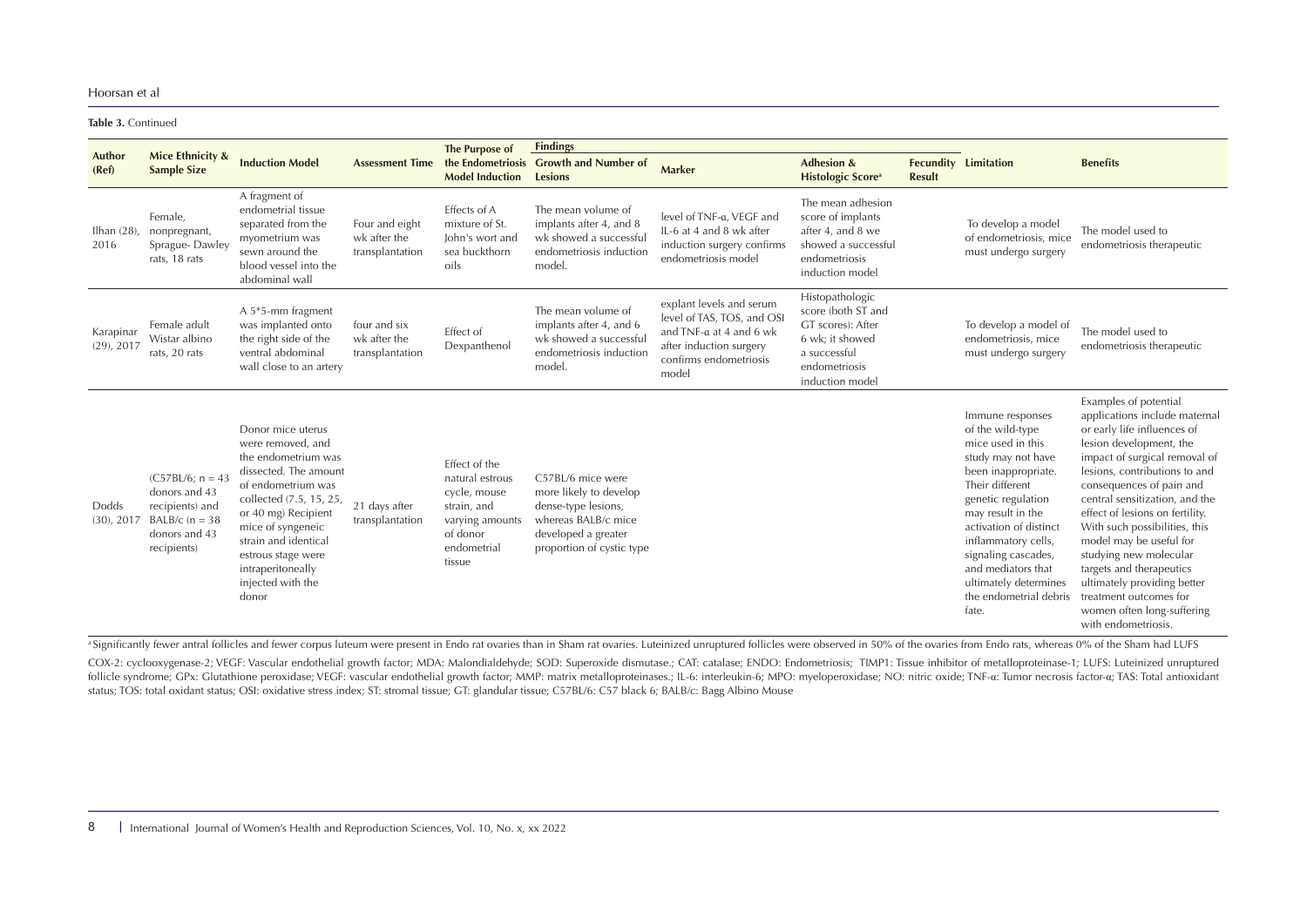creates green fluorescent protein expressions on the group and makes it easier to identify sites and sizes of endometrial lesions for harvesting surgeries. Then a suspension containing minced tissue of the green endometrium will be injected into an ovariectomized mice group (18).

# *1. Limitation*

Since rodents do not spontaneously develop endometriosis and do not menstruate, the conditions of human patients differ from rodent models, which makes the autologous model of rodents an unreliable reflection of the situation in humans (10). In most experiments, the separation between myometrium and endometrium wasn't performed. Therefore, both sections were planted. It caused the measurements of size and weight of the lesions to be considerably influenced by the presence of the myometrium, which made those studies dissimilar in conditions compared to the humans. Rarely in the studies performed on mice and rats, the endometrium has been obtained in isolation from the myometrium and solely implanted, which may affect the lesions' developments (34).

## *2-Benefits*

Due to the critical role of the immune system in the progression of endometriosis, autologous models of rodents with intact immune systems create an opportunity to better understand the pathophysiology of endometriosis. This makes it possible to observe and analyze the cross talk of peritoneal endometriotic cells and the immune system, which is proven to play a significant role in humans (31, 33).

The expenses for creating rodent models are significantly low. It provides opportunities for performing experiments in vast groups of animals with genetic similarities. No rejection probability of ectopically auto transplanted tissues makes it easier to perform long-term studies on the matter. This type of model is accurately useful to examines the involvement of mechanisms in the peritoneal attachment of endometrium and also to study therapeutical drugs and chemicals effectivities. It is also suitable for monitoring the progression of the ectopic lesion at different intervals of time. Furthermore, as the homologous model has the advantage of a wellcharacterized immune system, it is suited to investigate the effects of anti-inflammatory agents and immunemodulating drugs on endometriosis. More importantly, to investigate single roles of genes, transgenic models of mice are usable as endometriosis models, which creates new insights into endometriosis' etiology (10, 34).

Our search strategy finally selected 13 studies that had used autologous or syngeneic (genetically identical, or sufficiently similar and immunologically compatible with transplantations) rodent groups to induce endometriosis. In terms of endometriotic development, adhesion, Histologic score, Fecundity, and biomarker change, results

are summarized in Table 2.

# *3-Endometriotic Lesions Development*

Most of the studies reported growth rate changes of endometrial-like tissues have been reported in. In any development case in endometriotic implants, the implant's dimensions were measured using a caliper. Between the second and third surgeries, the volumes of the lesions had been evaluated in the studies (2-6 weeks). Most of the studies show increases in the size of the implants between the second and third surgeries (19,21,22,25-30).

Volume decreases of the lesions have been observed in just two of the studies. One of those studies shows a tiny decrease of  $4.5 \text{ mm}^3$  in the lesion volume (19), but in the other one, the reduction is reported by the area of 12 mm<sup>2</sup> (21). Weights of the implants are measured in only two of the studies. In one of them, the weights of the implants after eight weeks of endometriosis induction are reported to be  $158.7 \pm 27.1$  (22), but in the other one, the weight of the implant was 6.48 gr in the second surgery and 16.51 g in the third surgery (23). The type of specimen (rats vs. mice) and the size of the induced implants (2 mm vs. 5 mm) may have caused this discrepancy.

The results of another study showed that another study revealed that endometriosis-like lesions are overall more probable to develop in proestrus than estrus, and this probability gets higher with bigger masses of donor tissues. Likewise, the total number of lesions (0-3) was increased by greater masses of tissues (7.5-40 mg), which was significantly massier for proestrus C57BL/6, unlike BALB/c mice. Mice strains also altered the dominant lesion type; it was more likely for C57BL/6 to grow dense lesions, while BALB/c mice significantly developed a higher percentage of cystic lesions (30).

# *4. Adhesion Scores Changes*

Only one of the studies evaluates the adhesion score of endometrial lesions. In this study, 4-8 weeks after endometriosis induction, the increase of adhesion scores had been concluded (28).

#### *5. Histological Scores*

The gold standard for the diagnosis of endometriosis (induction of endometriosis in mice) is the following findings:

Morphological diagnosis of endometrial glandular and stromal tissue valued as follows: $3 =$  well-preserved epithelial layer; 2 = moderately preserved epithelium with leukocyte infiltrate;  $1 =$  poorly preserved epithelium (only occasional epithelial cells); and  $0 =$  no epithelium, and fibrous tissue formation is evaluated using Masson's trichrome stain: Grade 0, no fibrosis; Grade 1, slight fibrous tissue development; Grade 2, abnormal fibrous tissue growing; and Grade 3, concentrical fibrosis and hyalinization.

In 7 studies, histologic scores were evaluated to confirm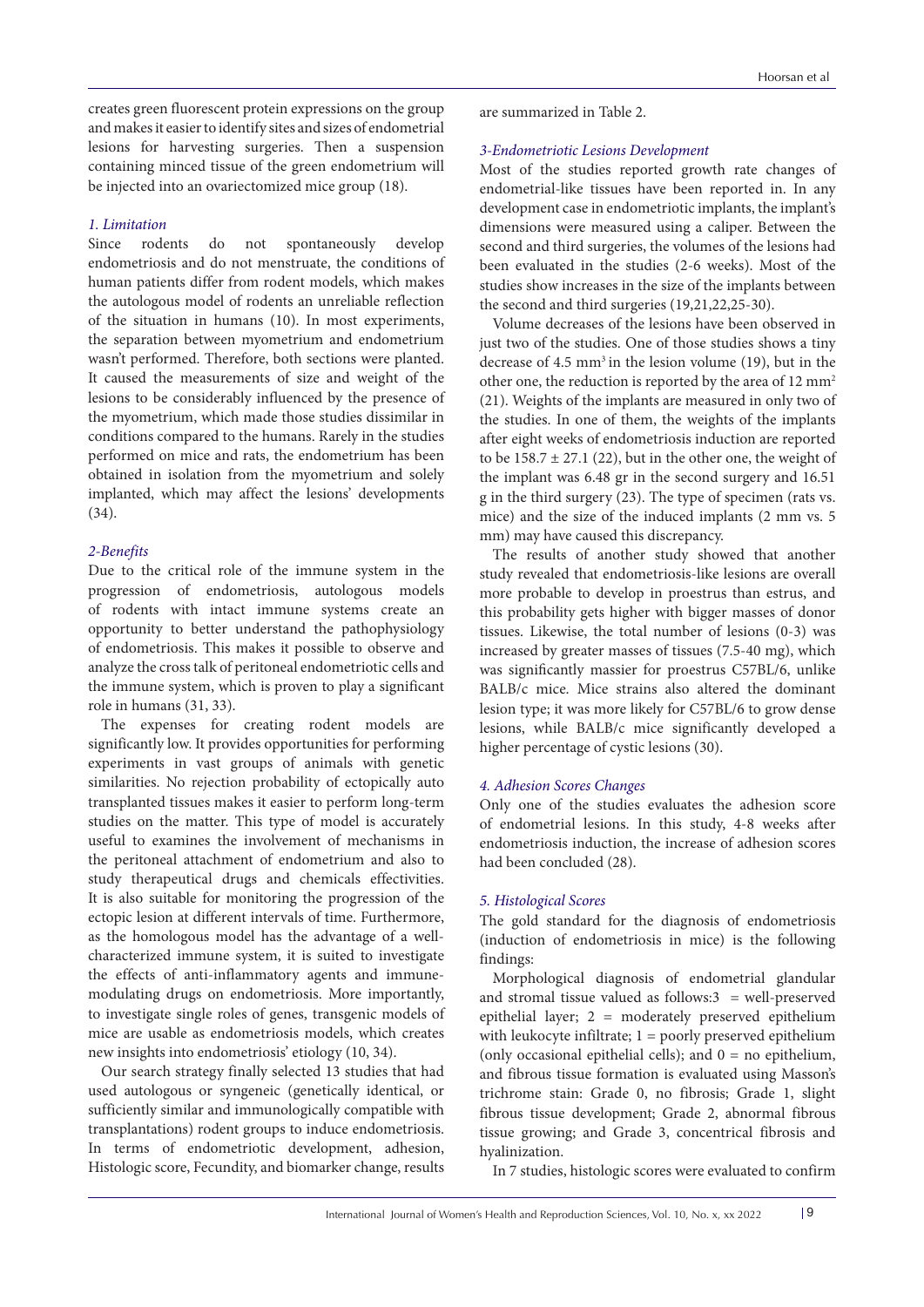successful inductions of endometriosis. In 6 studies, the samples of the endometrial implant are scored based on preserved epithelium cells (the scores are valued between 2 and 3) (12,19,22,25-27). One of the studies has also calculated the trichrome fibrosis score and the histological score (27). At the same time, in another one, a scoring system is used to assess the glandular tissue and stromal tissue in histopathologically examined endometriotic implants at high-power field under microscopic evaluations (29).

# *6. Effects of Endometriotic Implants on Fecundity and Ovarian Function*

Endometriosis has affected fecundity in a significant manner. Spontaneous fetal absorption/ resorption sites have been detected in 50% of the endometriosis rats, whereas none of the Shams had Spontaneous fetal Absorption/resorption sites. Compared to the shams, fewer gestational sacs and viable fetuses have been found in the Endo rats. Only one of the studies evaluates the endometriosis effects on fecundity in rats with surgicallyinduced endometriosis at gestational day 15 and compares it to the sham-operated controls. Less significant antral follicles and corpus luteum in the Endo group have been witnessed compared to the Sham group in this study. Luteinized unruptured follicles have been detected in 50% of the Endo rats' ovaries, whereas none of the Shams had luteinized unruptured follicle syndrome (20).

#### *7-Biomarker Changes*

Various biomolecular changes in endometriosis are engaged in the progression of lesions, counting damaged immune system responses, increased cytokines proinflammatory mediators, and amplified angiogenic activities (35). Therefore, investigations of biomarkers are evident in many studies to confirm the induction of endometriosis in murine models.

Endometriosis formations happen more frequently when the oxidant/antioxidant balance is disordered in favor of oxidative stress and the concentration of stress markers in peritoneal fluids increases (24).

Nine of the articles that are included in this review study contain evaluations of biomarkers to confirm endometriosis in mice or rats with the following descriptions. Some of the articles reviewed in this study indicate the suppression of peritoneal fluid and tissue antioxidants levels including catalase, superoxide dismutase, glutathione peroxidase, nitric oxide, total antioxidant status and increase oxidized lipoproteins such as malondialdehyde and myeloperoxidase and also oxidative stress index and total oxidant status in peritoneal environment and tissues of induced endometriosis in murine (19,24,26,29). However, in one of the studies, contradictory declines of malondialdehyde have been reported (26).

Some other of the articles have confirmed the elevations

of pro-inflammatory mediators and angiogenic activity such as vascular endothelial growth factor (VEGF), tumor necrosis factor-α (TNF-α), and interleukin-6 in the peritoneal environment of the rats involved with endometriosis (12,25,26,28,29). Conversely, in one of these articles, no enhancement of TNF- α has been detected in endometriotic rats, contrary to the disease's behavior (12).

Results from one study showed higher levels of tissue inhibitor of metalloproteinase-1 in their peritoneal fluid for Endo rats compared to the Shams (20). Evaluation of matrix metalloproteinases-2 (MMP2) and matrix metalloproteinases-9 levels in stroma and epithelium in one of the studies have shown an increase in endometrial implant specimens (25).

# *(B) Heterologous Model*

Heterologous models are immunocompromised rats subcutaneously or intraperitoneally injected with human endometrial explants. The induction steps are similar to Homologous models (21,33,34,36). Immune-deficient athymic nude (lack T-lymphocytes, severe combined immunodeficiency [SCID] lack B- and T-lymphocytes, recombinant activating gene 2/common cytokine receptor γ chain double null) mice and non-obese diabetic background (NOD)-SCID mice have been used in heterologous models of endometriosis (8,31,33).

In xenotransplant models to support the development of endometrial tissue of humans in the model, supplies of exogenous human estradiol are given to immunodeficient mice. Endometriotic lesions were found in all mice of the model for athymic nude mice or SCID mice with natural killer cell suppression. Virani showed that murine implants of the endometrium were histologically comparable to endometriotic lesions in humans. The model summarized the histomorphology of the disease in humans (37).

Maintaining planted human tissue for a lengthy period is hard work, making the heterologous rodent model with a limited time frame. In the majority of the experiments, nude mice could not keep their human endometrium culture longer than 4 weeks. Lymphocyte infiltrations and dedifferentiation parameters were observable after three weeks of transplantation (34).

#### *1-Limitations*

The aspect of the immune system, which holds a significant role in the progression of endometriosis disease, is lost due to the usage of immunodeficient mice in heterologous models (33,34). A major flaw in heterologous rodent models is the limited lifespan of the transplanted human tissue, which makes the human endometrium unable to persist further than 4 weeks in nude mice (10,38).

#### *2-Benefits*

To assess the endometriosis etiology and evaluate the effectiveness of hormonal modulations and therapeutic drugs, inexpensiveness and obtainability are favorable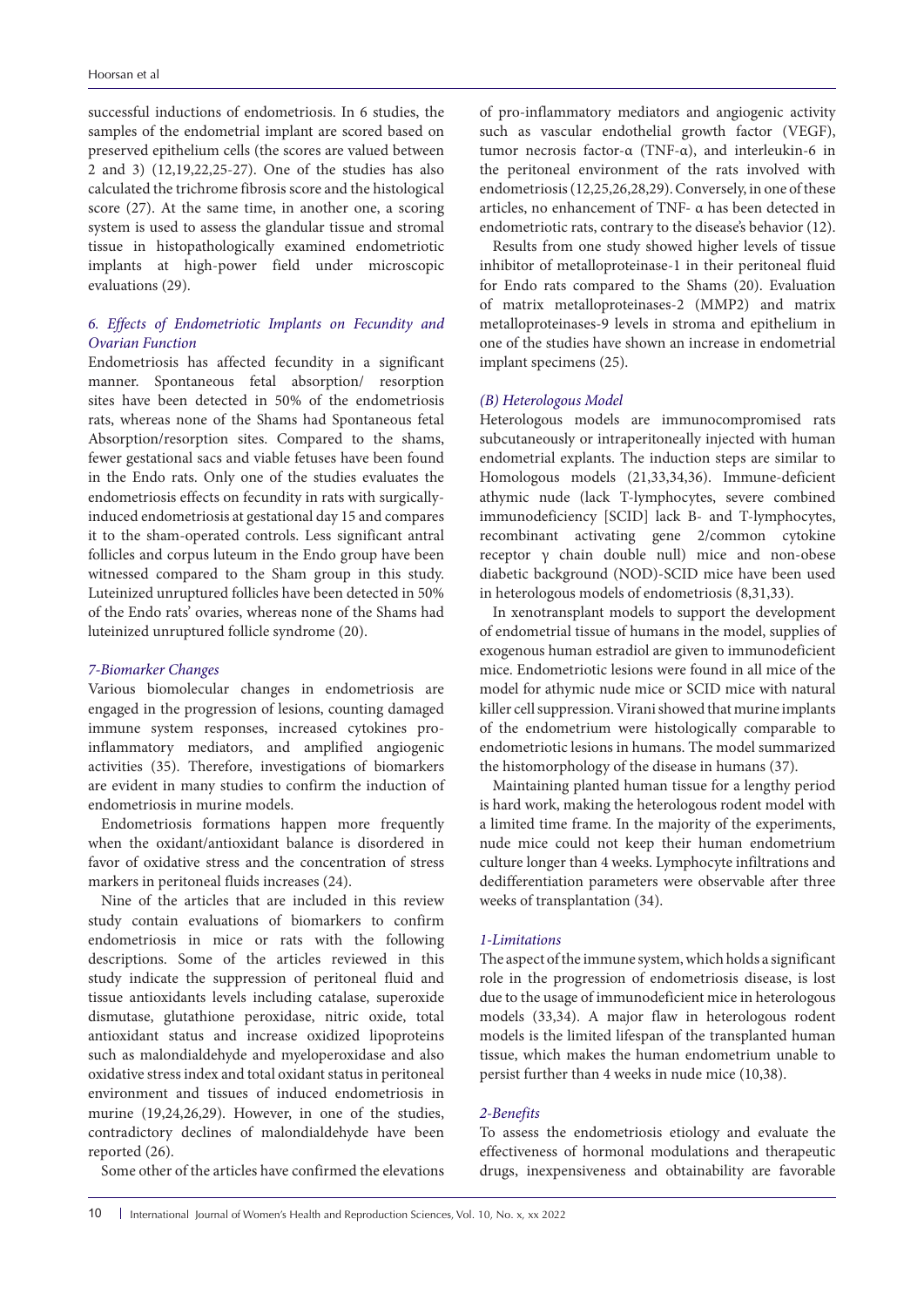tools for experimental approaches. This model also makes in vivo drugs' efficiency inquiry in the ectopic tissue of humans possible while imitating the status of the humans' hormones during the menstrual cycle and making long-term studies unachievable in women. Besides, using fluorescence makes in vivo imaging possible, which enhances the ectopic lesions' number and size quantification using magnetic resonance imaging (34).

To prevent the implantation of ectopic endometrium and its growth, this model is widely used to study the effects of antiangiogenic compound. Besides, this heterologous model creates the possibility to examine the mechanisms of biological cells in reaction to drug treatment of endometrial tissue in humans. In nude mice, the suppression of matrix metalloproteinases could be restraining the ectopic lesions establishments. According to the immune system's role in the development of endometriosis, the concurrent transplantation of human endometrium alongside the injection of the nonendometriotic donor's immune cells has proved to limit the development of the disease in the intraperitoneal area of the receiver rodent (10).

We selected four of the studies that had used heterologous models to induce endometriosis. In terms of growth rate, adhesion and histologic score, Fecundity, and biomarker changes, results were summarized in Table 2. Efficacious settlement of endometriosis is a multi-step process related to swift peritoneal attachment occurrence, extracellular matrix reduction, and neovascularization (8).

#### *3. Hormonal and Biomarker Changes*

Increases in MMP-2 have been reported in an endometriosis heterologous mouse model with t-lymphocyte immunity, and two endometriosis models with transplantations of human endometrial mesenchymal cells (model B) in comparison with implanted human endometrial fragments (model A) to  $\gamma$  irradiated mice (15,18).

In one of those studies, in addition to MMP-2, the VEG scores of transplanted were increased compared to those before transplantations. Endometrium transplants of the endometriosis patients cause more VEGF and MMP-2 than the endometria obtained from the female control humans, suggesting that VEGF and MMP-2 may expedite the formation of endometriosis in its primary stage (15). Also, the level of 17 β-estradiol is reported significantly increased in model B compared to model A, and in both of those models considerably higher than in the control group (18).

#### *4. Endometriotic Development*

The size and number of endometriotic lesions were evaluated in three studies (14,16,17). One of them shows that100% of the mice that received human endometrial tissues absent human immune cells exhibited induced endometriosis. Though, 56% of the mice which received endometrial tissues alongside autologous human immune cells were reported free of induced endometriosis (or experimental disease) (17).

In another one of the studies, smaller mean sizes of the implants, less multiple, and fewer implants per SCID mouse are reported in the estrogen-treated group than the estrogen/progesterone-treated one (14). In the third study, a total of 45 endometriosis-like nodules with a mean number of  $6.43 \pm 0.30$  per mouse were recognized in seven of the nude mice with 31 (68.89%) single lesions and 14 (31.11%) multiple lesions (16).

#### **Discussion**

Due to the apparent boundaries and ethical considerations towards human experiments, endometriosis researchers heavily rely on rodent models to investigate the pathophysiological elements of the disease. According to the lack of definitive treatments and, most importantly, limited knowledge about the disease's etiology, researchers have tried to find animal models to add fragments of evidence to help recognize the pathogenic mechanisms, and find innovative approaches for the treatment of the disease. The most crucial difference between these models and humans is that mice, rats, rabbits, and hamsters do not grow endometriosis naturally and spontaneously.

In this article, a summary of the factors affecting the success rates of rodent endometriosis inductions in two types of heterologous and homologous induction models was studied. In the reviewed studies, mice used for heterologous induction of endometriosis included athymic (nude) mice, SCID mice, and recombinant activating gene 2/common cytokine receptor γ chain double null mice. Rodents used for the homologous method in one of the studies were Recipient mice of syngeneic strain (C57BL/6 and BALB/c) with intraperitoneal injections of endometrial tissue fragments of donor mice. In 12 of the other studies which used autologous endometriosis inductions, nine studies used Wistar rats, 2 of them used Sprague-Dawley rats, and one used mice for their induction models.

In other studies, it can be seen that the mouse strains were selected based on the study objective. For instance, Dodds et al in their study, they concluded that even the prevailing lesion type differs from one mouse strain to another. C57BL/6 mice were more probable to grow dense-type lesions, while BALB/c mice developed a higher percentage of cystic type (30). Also, the cost of a heterologous study is much higher than the autologous one due to immunocompromised mice.

The results of the studies investigations show that the numbers of single and multiple lesions in heterologous endometrial induction models are higher than that of autologous models, which could be caused due to tissue induction method differences because heterologous models are more intraperitoneally injected with the endometrial fragment suspensions of women with and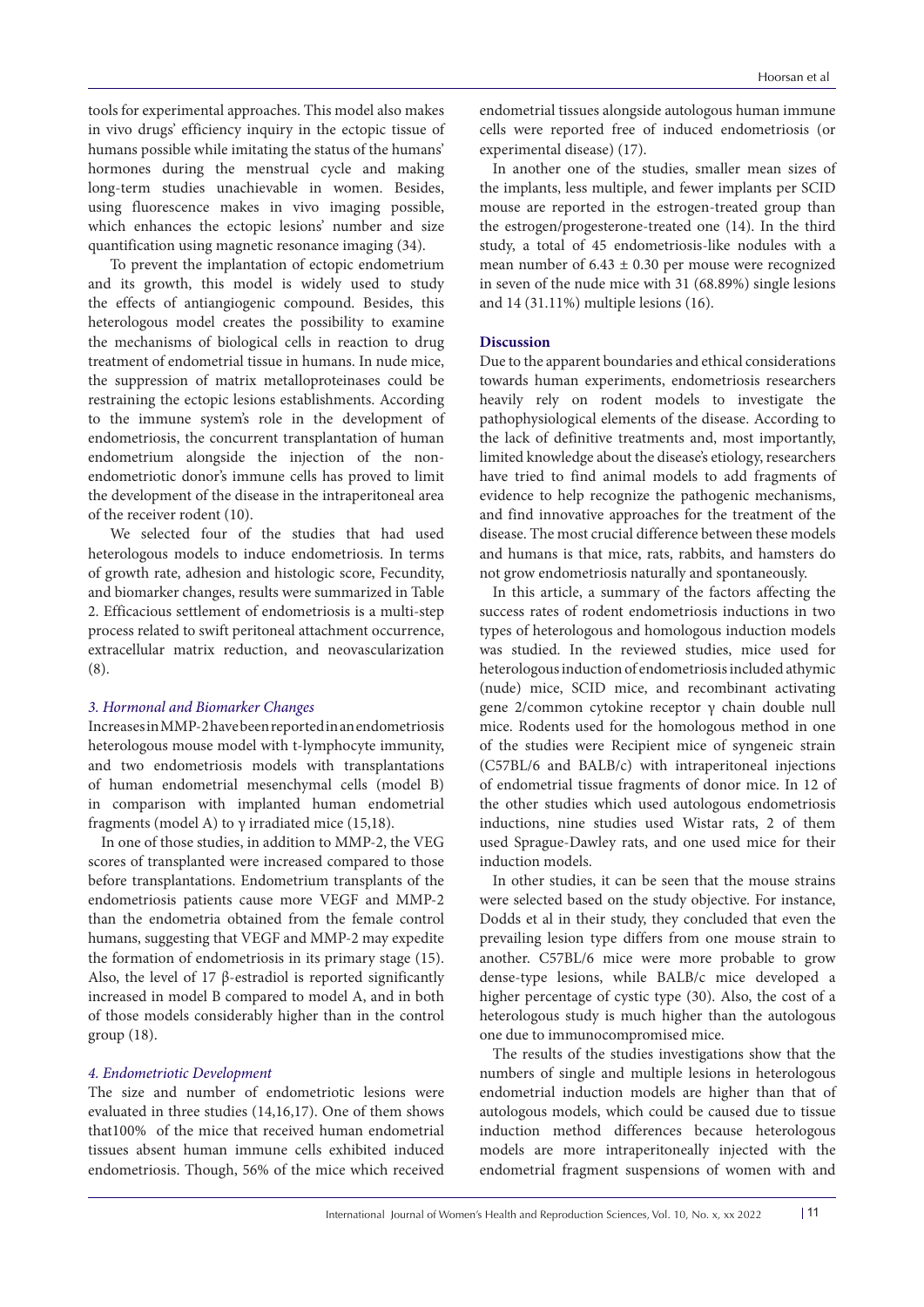without endometriosis. While in autologous methods, the endometrial tissue of one of the uterine horns of the same mouse is used for grafting, so the amount of the lesions and the grafts are equal. The growth of the lesions in autologous models is more considerable than those in heterologous models (approximately 2.2 mm<sup>3</sup> vs. 109 mm3 , respectively). Other studies use visual inspection of the pelvis during a laparotomy to identify successful endometriosis inductions (39). The endometriosis lesions are usually being counted with the help of a dissecting microscope, a caliper measure lesions. Macroscopically, endometriosis-like lesions are classified into two classes of single and multiple; single lesions consist of one visible nodule, whereas multiple lesions consist of more than one visible nodule (16).

Macroscopic aspects of the endometriosis differ based on the day of observation. The following microscopic findings confirm endometriosis: 1) several mature endometrial glands which are similar to those detected in the topical endometrium, with few endometrial stroma surrounding them, 2) exuberant granulation tissue around endometriotic foci, 3) areas of fibrosis and sporadic hemorrhagic foci, and 4) marked presence of adipose tissue (40).

Investigation about the studies included in this review article shows that the reliability of establishing a model of endometriosis induction in the heterologous induction method is much more limited than the autologous induction method. Of the five studies in this model, three studies have examined the changes in the growth of the lesions, and two of them have only examined some of the biomarkers. In contrast, most of the studies that have used autologous induction models have examined multiple methods to confirm successful endometriosis inductions (growth rate, adhesion, Histologic score, fecundity, and biomarker changes).

Recent studies reveal that the peritoneal fluids of the women infected with endometriosis contain an elevation in the number of activated macrophages that secrete local products, such as growth factors, inflammatory cytokines, and possibly free oxygen radicals (24,41). Based on the literature, raised levels of TNF- $\alpha$  in peritoneal fluid of patients with endometriosis stimulate the adhesion and implantation of ectopic endometrial cells to the peritoneal walls. Interleukin-6 is an essential regulator of inflammation and immune reactions. It is released locally by ectopic endometrial implants and new advanced endometrial foci and contributes to neovascularization of the implants of endometriosis. Interleukin-4 is released locally and stimulates the proliferation of endometriotic tissue, promoting the formation of adhesions in the course of endometriosis. Furthermore, it has a synergistic effect with TNF- $\alpha$  in the induction of the mentioned proliferation (42).

Endometriosis rats' ovaries have fewer antral follicles and corpus luteum and more luteinized unruptured follicles

than Sham rats. Consistent with these observations, the endometriosis rats develop fewer zygotes, ovulate fewer oocytes, have fewer viable fetuses at gestational day 15, and lose more pregnancies than the Sham rats. Besides, Vernon and Wilson, who developed this endometriosis model, have reported significant reductions of about 48% in the number of pups at term by the induction of endometriosis (43).

One of the limitations faced by this review was the variety of methods used in researching the articles included in this study, which made many of the findings incomparable. Another limitation was the limited number of studies that were merely performed to investigate the endometriosis induction method in mice or rats, so we included articles with the primary purpose of treatment, etiologic evaluation, or complications that confirmed endometriosis induction. Therefore, regular and systematic studies with similar conditions are suggested to compare different types of endometriosis induction models.

### **Conclusions**

As described for humans' adverse effects of ectopic endometrial lesions can also be confirmed in animal models. Studies included in this review alongside numerous other studies with the use of murine endometriosis models highlight the essential contributions these animal models continue to make for us to understand the pathophysiology of this disease.

In this study, the number, extent, and adhesion of implants, reproductive changes, histological changes and biomarker changes associated with endometrial lesion development in murine endometriosis models were compared and evaluated. In heterologous models of endometrial induction by immunosuppression, the use of human endometrial tissue is possible, so the model developed is more similar to human endometriosis and is more suitable for therapeutic studies and evaluation of its effect, but time limitation in this model should be considered. Therefore, this model is not suitable for investigating the pathogenesis of the disease. Homologous models of endometriosis are more similar to humans in case of the disease conditions because of their larger endometrial lesions than autologous ones. Long-term studies for pathogenesis studies, genetic studies, and the impact on the next generation are also more possible because of homologous models. Choosing an appropriate model for the induction of endometriosis is dependent on the purpose of each study.

Appropriate use of each model of murine endometriosis induction will result in (a) A broader understanding of the role of tissue for genetic and epigenetic alterations to investigate the probability of disease in future generations. (b) Understanding the mechanisms that contribute to the development of the disease will open up opportunities to developing therapeutic strategies that are more effective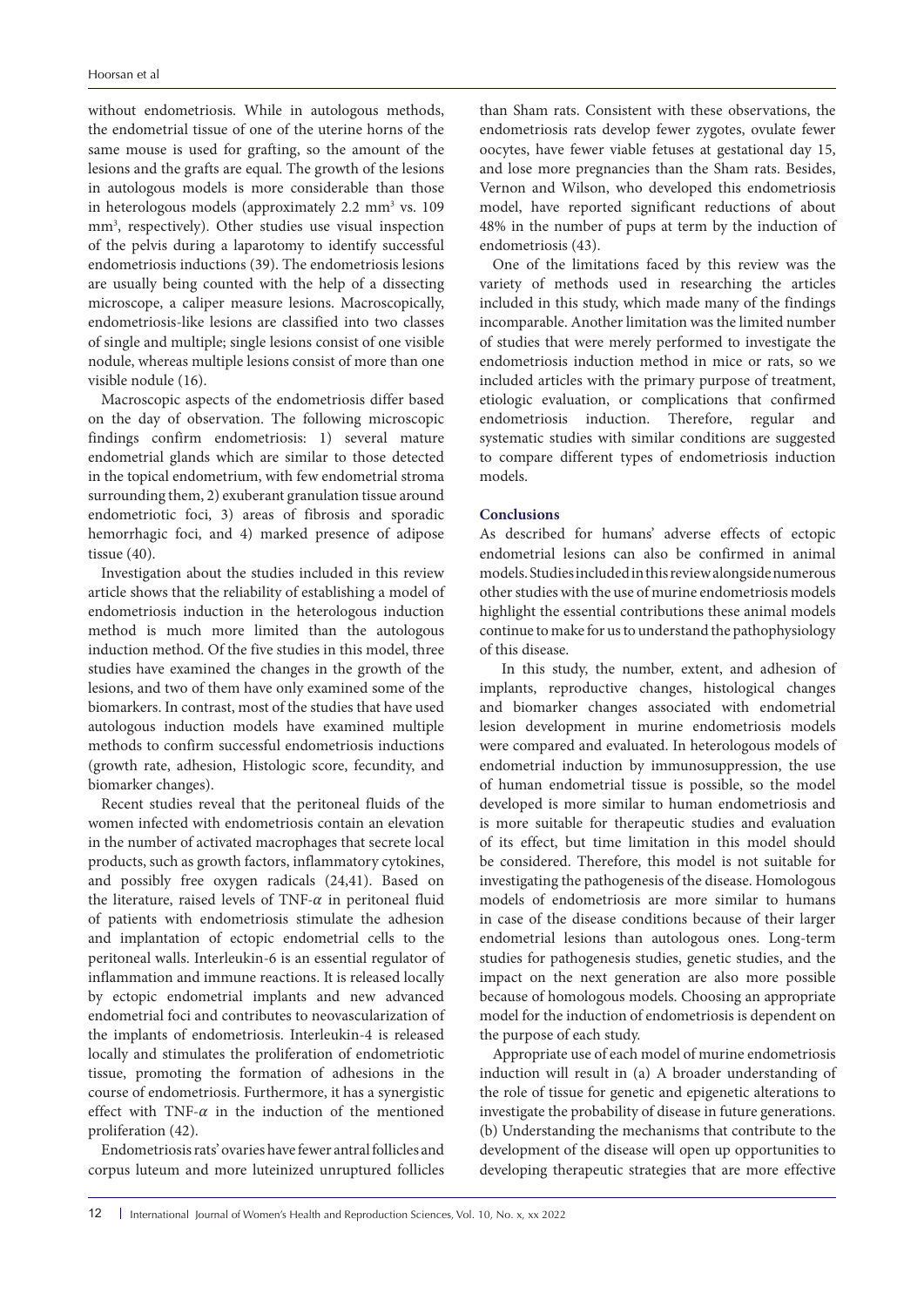and with fewer side-effects, and (c) Identifying the factors that make a person susceptible to endometriosis, which can play an essential role in preventing the disease.

#### **Authors' Contribution**

MS, NM, and FRT conceived the project and provided methodological and content expertise. HH prepared and ran the search on bibliographic databases. Once the search was complete, HH and OB independently screened all titles and abstracts and full-texts and discrepancies were resolved through mutual discussion or adjudication by FRT when required. Data were extracted by HH. HH designed and ran the search strategy in conjunction with HR and FF. HH created figures and tables and wrote and revised all drafts of the manuscript, under MS's supervision. All authors reviewed the final version of the manuscript.

#### **Conflict of Interests**

The authors declare that they have no conflict interests.

#### **Ethical Issues**

Not applicable.

#### **Financial Support**

This manuscript, a part of a Ph.D. thesis of H.H., was funded by Research deputy of Shahid Beheshti University of Medical Science, Tehran, Iran.

#### **Acknowledgments**

Special thanks to Marzieh Rostami researcher in Reproductive Endocrine Research Center, Research Institute of Endocrine Sciences, Shahid Beheshti University of Medical Sciences for guidance and her advice on review systematic studies.

#### **References**

- 1. Chapron C, Marcellin L, Borghese B, Santulli P. Rethinking mechanisms, diagnosis and management of endometriosis. Nat Rev Endocrinol. 2019;15(11):666-682. doi:10.1038/s41574-019- 0245-z
- 2. Taylor HS, Pal L, Sell E. Speroff's Clinical Gynecologic Endocrinology and Infertility. 9th ed. Philadelph-ia: Lippincott Williams & Wilkins; 2019.
- 3. Vercellini P, Viganò P, Somigliana E, Fedele L. Endometriosis: pathogenesis and treatment. Nat Rev En-docrinol. 2014;10(5):261- 275. doi:10.1038/nrendo.2013.255
- 4. Grümmer R. Animal models in endometriosis research. Hum Reprod Update. 2006;12(5):641-649. doi:10.1093/humupd/ dml026
- 5. Berek JS. Berek & Novak's Gynecology. 16th ed. Philadelphia: Lippincott Williams & Wilkins; 2019.
- 6. Liu S, Xin X, Hua T, et al. Efficacy of anti-VEGF/VEGFR agents on animal models of endometriosis: a systematic review and metaanalysis. PLoS One. 2016;11(11):e0166658. doi:10.1371/journal. pone.0166658
- Zhao L, Gu C, Huang K, et al. Association between oestrogen receptor alpha (ESR1) gene polymor-phisms and endometriosis: a meta-analysis of 24 case-control studies. Reprod Biomed Online. 2016;33(3):335-349. doi:10.1016/j.rbmo.2016.06.003
- 8. Bruner-Tran KL, Mokshagundam S, Herington JL, Ding T, Osteen KG. Rodent models of experimental endometriosis: identifying mechanisms of disease and therapeutic targets. Curr Womens Health Rev. 2018;14(2):173-188. doi:10.2174/15734048136661 70921162041
- 9. Hoorsan H, Mirmiran P, Chaichian S, Moradi Y, Akhlaghdoust M, Hoorsan R, et al. Diet and risk of en-dometriosis: a systematic review and meta-analysis study. Iran Red Crescent Med J. 2017;19(9):e41248. doi: 10.5812/ircmj.41248.
- 10. Giudice LC, Evers JL, Healy DL. Endometriosis: Science and Practice. 1st ed. Oxford: Wiley-Blackwell; 2012.
- 11. Greaves E, Cousins FL, Murray A, et al. A novel mouse model of

endometriosis mimics human pheno-type and reveals insights into the inflammatory contribution of shed endometrium. Am J Pathol. 2014;184(7):1930-1939. doi:10.1016/j.ajpath.2014.03.011

- 12. Azimirad A, Alborzi S, Kumar PV, et al. Thalidomide affects experimental endometriosis: a randomized controlled study in the rat. J Obstet Gynaecol Res. 2014;40(8):1989-1997. doi:10.1111/ jog.12434
- 13. Moher D, Shamseer L, Clarke M, et al. Preferred reporting items for systematic review and meta-analysis protocols (PRISMA-P) 2015 statement. Syst Rev. 2015;4(1):1. doi:10.1186/2046-4053-4-1
- 14. Awwad JT, Sayegh RA, Tao XJ, Hassan T, Awwad ST, Isaacson K. The SCID mouse: an experimental model for endometriosis. Hum Reprod. 1999;14(12):3107-3111. doi:10.1093/ humrep/14.12.3107
- 15. Lu XE, Ning WX, Dong MY, Liu AX, Jin F, Huang HF. Vascular endothelial growth factor and matrix met-alloproteinase-2 expedite formation of endometriosis in the early stage ICR mouse model. Fertil Steril. 2006;86(4 Suppl):1175-1181. doi:10.1016/j. fertnstert.2005.12.083
- 16. Banu SK, Starzinski-Powitz A, Speights VO, Burghardt RC, Arosh JA. Induction of peritoneal endometri-osis in nude mice with use of human immortalized endometriosis epithelial and stromal cells: a poten-tial experimental tool to study molecular pathogenesis of endometriosis in humans. Fertil Steril. 2009;91(5 Suppl):2199-2209. doi:10.1016/j.fertnstert.2008.06.050
- 17. Bruner-Tran KL, Carvalho-Macedo AC, Duleba AJ, Crispens MA, Osteen KG. Experimental endometriosis in immunocompromised mice after adoptive transfer of human leukocytes. Fertil Steril. 2010;93(8):2519-2524. doi:10.1016/j.fertnstert.2009.05.076
- 18. Jafarabadi M, Salehnia M, Sadafi R. Evaluation of two endometriosis models by transplantation of hu-man endometrial tissue fragments and human endometrial mesenchymal cells. Int J Reprod Biomed. 2017;15(1):21-32.
- 19. Güney M, Oral B, Karahan N, Mungan T. Regression of endometrial explants in a rat model of endome-triosis treated with melatonin. Fertil Steril. 2008;89(4):934-942. doi:10.1016/j. fertnstert.2007.04.023
- Stilley JA, Woods-Marshall R, Sutovsky M, Sutovsky P, Sharpe-Timms KL. Reduced fecundity in female rats with surgically induced endometriosis and in their daughters: a potential role for tissue inhibitors of metalloproteinase 1. Biol Reprod. 2009;80(4):649-656. doi:10.1095/biolreprod.108.073411
- 21. do Amaral VF, Dal Lago EA, Kondo W, Souza LC, Francisco JC. Development of an experimental model of endometriosis in rats. Rev Col Bras Cir. 2009;36(3):250-255.
- 22. Yildirim G, Attar R, Ozkan F, Kumbak B, Ficicioglu C, Yesildaglar N. The effects of letrozole and melato-nin on surgically induced endometriosis in a rat model: a preliminary study. Fertil Steril. 2010;93(6):1787-1792. doi:10.1016/j.fertnstert.2009.09.021
- 23. Pelch KE, Sharpe-Timms KL, Nagel SC. Mouse model of surgicallyinduced endometriosis by auto-transplantation of uterine tissue. J Vis Exp. 2012(59):e3396. doi:10.3791/3396
- 24. Yavuz S, Aydin NE, Celik O, Yilmaz E, Ozerol E, Tanbek K. Resveratrol successfully treats experimental endometriosis through modulation of oxidative stress and lipid peroxidation. J Cancer Res Ther. 2014;10(2):324-329. doi:10.4103/0973-1482.136619
- 25. Uzunlar O, Ozyer S, Engin-Ustun Y, et al. Effects of repeated propranolol administration in a rat model of surgically induced endometriosis. Eur J Obstet Gynecol Reprod Biol. 2014;182:167- 171. doi:10.1016/j.ejogrb.2014.09.025
- 26. Bakacak M, Ercan Ö, Köstü B, et al. The effects of thalidomide in a rat model of surgically-induced en-dometriosis. Turk J Obstet Gynecol. 2015;12(3):125-131. doi:10.4274/tjod.71601
- 27. Erten OU, Ensari TA, Dilbaz B, et al. Vitamin C is effective for the prevention and regression of endo-metriotic implants in an experimentally induced rat model of endometriosis. Taiwan J Obstet Gynecol. 2016;55(2):251-257. doi:10.1016/j. tiog.2015.07.004
- 28. İlhan M, Süntar İ, Demirel MA, Yeşilada E, Keleş H, Küpeli Akkol